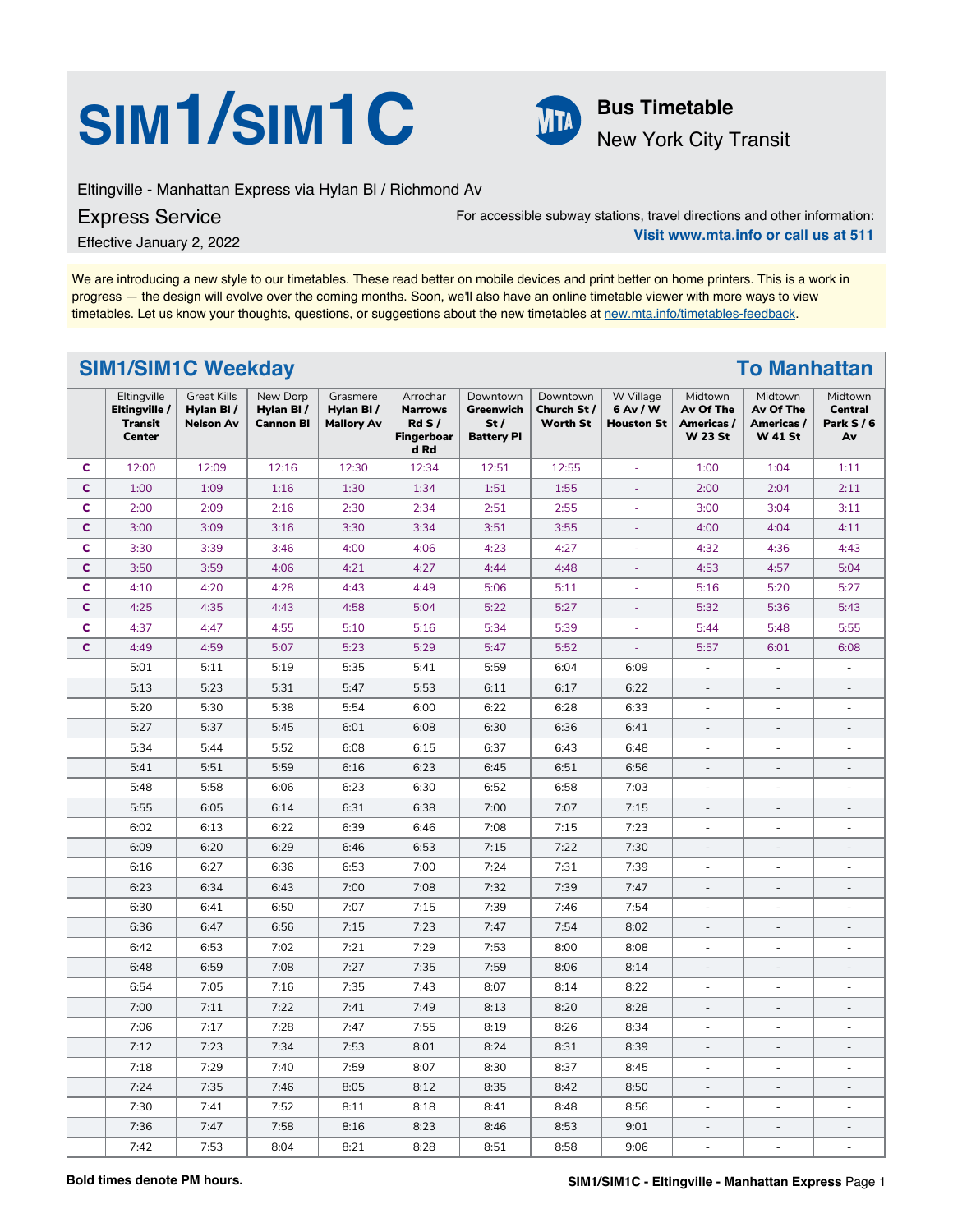|    | Eltingville<br>Eltingville / | <b>Great Kills</b><br>Hylan BI/ | New Dorp<br>Hylan BI/ | Grasmere<br>Hylan BI/ | Arrochar<br><b>Narrows</b> | Downtown<br>Greenwich    | Downtown<br>Church St / | W Village<br>6 Av / W    | Midtown<br>Av Of The         | Midtown<br>Av Of The         | Midtown<br><b>Central</b> |
|----|------------------------------|---------------------------------|-----------------------|-----------------------|----------------------------|--------------------------|-------------------------|--------------------------|------------------------------|------------------------------|---------------------------|
|    | Transit<br><b>Center</b>     | <b>Nelson Av</b>                | <b>Cannon BI</b>      | <b>Mallory Av</b>     | RdS/<br>Fingerboar<br>d Rd | St/<br><b>Battery PI</b> | Worth St                | <b>Houston St</b>        | Americas /<br><b>W 23 St</b> | Americas /<br><b>W 41 St</b> | <b>Park S/6</b><br>Av     |
|    | 7:48                         | 7:59                            | 8:10                  | 8:27                  | 8:34                       | 8:57                     | 9:04                    | 9:09                     | $\blacksquare$               | $\overline{\phantom{a}}$     | $\overline{\phantom{a}}$  |
|    | 7:54                         | 8:05                            | 8:14                  | 8:31                  | 8:38                       | 9:01                     | 9:08                    | 9:13                     | ÷,                           | $\overline{\phantom{a}}$     | ÷,                        |
|    | 8:00                         | 8:12                            | 8:21                  | 8:38                  | 8:45                       | 9:08                     | 9:15                    | 9:20                     | $\overline{a}$               | ÷,                           | $\overline{\phantom{a}}$  |
|    | 8:07                         | 8:19                            | 8:28                  | 8:45                  | 8:52                       | 9:15                     | 9:22                    | 9:27                     |                              | $\overline{\phantom{a}}$     |                           |
|    | 8:15                         | 8:27                            | 8:36                  | 8:53                  | 9:00                       | 9:23                     | 9:30                    | 9:35                     |                              | ÷                            |                           |
| с  | 8:22                         | 8:34                            | 8:43                  | 9:00                  | 9:06                       | 9:29                     | 9:36                    |                          | 9:56                         | 10:09                        | 10:24                     |
| c  | 8:30                         | 8:42                            | 8:51                  | 9:08                  | 9:14                       | 9:37                     | 9:44                    | $\equiv$                 | 10:04                        | 10:17                        | 10:32                     |
| c  | 8:38                         | 8:50                            | 8:59                  | 9:15                  | 9:21                       | 9:44                     | 9:51                    | $\omega$                 | 10:11                        | 10:24                        | 10:39                     |
| c  | 8:46                         | 8:58                            | 9:07                  | 9:22                  | 9:28                       | 9:51                     | 9:58                    | ÷                        | 10:18                        | 10:31                        | 10:46                     |
| c  | 8:54                         | 9:06                            | 9:14                  | 9:29                  | 9:35                       | 9:58                     | 10:05                   | $\omega$                 | 10:22                        | 10:35                        | 10:50                     |
| c  | 9:02                         | 9:14                            | 9:22                  | 9:37                  | 9:43                       | 10:06                    | 10:15                   |                          | 10:32                        | 10:45                        | 11:00                     |
| c  | 9:10                         | 9:22                            | 9:30                  | 9:45                  | 9:51                       | 10:14                    | 10:23                   | ÷,                       | 10:40                        | 10:53                        | 11:08                     |
| c  | 9:18                         | 9:30                            | 9:38                  | 9:53                  | 9:59                       | 10:22                    | 10:31                   | ÷                        | 10:48                        | 11:01                        | 11:16                     |
| c  | 9:26                         | 9:38                            | 9:46                  | 10:01                 | 10:06                      | 10:34                    | 10:43                   | ÷                        | 11:00                        | 11:13                        | 11:28                     |
| c  | 9:35                         | 9:47                            | 9:55                  | 10:10                 | 10:15                      | 10:43                    | 10:52                   | $\overline{\phantom{a}}$ | 11:09                        | 11:22                        | 11:37                     |
| c  | 9:45                         | 9:57                            | 10:05                 | 10:20                 | 10:25                      | 10:53                    | 11:02                   | $\overline{\phantom{a}}$ | 11:19                        | 11:32                        | 11:47                     |
| c  | 9:55                         | 10:07                           | 10:15                 | 10:30                 | 10:35                      | 11:03                    | 11:12                   | $\equiv$                 | 11:29                        | 11:42                        | 11:57                     |
| c  | 10:07                        | 10:19                           | 10:27                 | 10:42                 | 10:47                      | 11:15                    | 11:24                   |                          | 11:41                        | 11:54                        | 12:09                     |
| c  | 10:20                        | 10:32                           | 10:40                 | 10:55                 | 11:00                      | 11:28                    | 11:37                   |                          | 11:54                        | 12:07                        | 12:22                     |
| c  | 10:35                        | 10:47                           | 10:55                 | 11:10                 | 11:15                      | 11:43                    | 11:52                   |                          | 12:09                        | 12:22                        | 12:37                     |
| c  | 10:50                        | 11:02                           | 11:10                 | 11:25                 | 11:30                      | 11:58                    | 12:07                   | $\equiv$                 | 12:24                        | 12:37                        | 12:52                     |
| c  | 11:05                        | 11:17                           | 11:25                 | 11:40                 | 11:45                      | 12:13                    | 12:22                   | $\overline{\phantom{a}}$ | 12:39                        | 12:52                        | 1:07                      |
| C  | 11:20                        | 11:32                           | 11:40                 | 11:55                 | 12:00                      | 12:28                    | 12:37                   | $\equiv$                 | 12:54                        | 1:07                         | 1:22                      |
| c  | 11:35                        | 11:47                           | 11:55                 | 12:10                 | 12:15                      | 12:43                    | 12:52                   |                          | 1:09                         | 1:22                         | 1:37                      |
| c  | 11:50                        | 12:02                           | 12:10                 | 12:25                 | 12:30                      | 12:58                    | 1:07                    |                          | 1:24                         | 1:37                         | 1:52                      |
| c  | 12:05                        | 12:17                           | 12:25                 | 12:40                 | 12:45                      | 1:13                     | 1:22                    | ٠                        | 1:39                         | 1:52                         | 2:07                      |
| c  | 12:20                        | 12:32                           | 12:40                 | 12:55                 | 1:00                       | 1:28                     | 1:37                    |                          | 1:54                         | 2:07                         | 2:21                      |
| c  | 12:35                        | 12:47                           | 12:55                 | 1:10                  | 1:15                       | 1:43                     | 1:52                    | $\overline{\phantom{a}}$ | 2:09                         | 2:19                         | 2:33                      |
| c  | 12:50                        | 1:02                            | 1:10                  | 1:25                  | 1:30                       | 1:58                     | 2:07                    | $\overline{\phantom{a}}$ | 2:24                         | 2:34                         | 2:48                      |
| c  | 1:05                         | 1:17                            | 1:25                  | 1:40                  | 1:45                       | 2:13                     | 2:21                    | $\overline{\phantom{a}}$ | 2:38                         | 2:48                         | 3:02                      |
| c  | 1:20                         | 1:32                            | 1:40                  | 1:55                  | 2:00                       | 2:30                     | 2:38                    | ä,                       | 2:55                         | 3:05                         | 3:19                      |
| c  | 1:35                         | 1:47                            | 1:55                  | 2:12                  | 2:17                       | 2:47                     | 2:55                    |                          | 3:12                         | 3:22                         | 3:36                      |
| c. | 1:50                         | 2:02                            | 2:10                  | 2:27                  | 2:32                       | 3:02                     | 3:10                    |                          | 3:27                         | 3:37                         | 3:51                      |
| c. | 2:05                         | 2:16                            | 2:24                  | 2:41                  | 2:46                       | 3:16                     | 3:24                    |                          | 3:41                         | 3:51                         | 4:05                      |
| C  | 2:20                         | 2:31                            | 2:39                  | 2:56                  | 3:01                       | 3:31                     | 3:39                    | ÷                        | 3:56                         | 4:06                         | 4:20                      |
| C  | 2:35                         | 2:46                            | 2:54                  | 3:11                  | 3:16                       | 3:46                     | 3:54                    | ٠                        | 4:11                         | 4:21                         | 4:35                      |
| C. | 2:50                         | 3:01                            | 3:09                  | 3:26                  | 3:31                       | 4:01                     | 4:09                    | $\equiv$                 | 4:24                         | 4:34                         | 4:48                      |
| C  | 3:05                         | 3:16                            | 3:24                  | 3:41                  | 3:46                       | 4:16                     | 4:24                    | ÷                        | 4:39                         | 4:49                         | 5:03                      |
| C. | 3:20                         | 3:31                            | 3:39                  | 3:56                  | 4:01                       | 4:34                     | 4:42                    |                          | 4:57                         | 5:07                         | 5:21                      |
| C  | 3:35                         | 3:46                            | 3:54                  | 4:11                  | 4:16                       | 4:49                     | 4:57                    |                          | 5:12                         | 5:22                         | 5:36                      |
| C. | 3:50                         | 4:01                            | 4:09                  | 4:26                  | 4:31                       | 5:04                     | 5:12                    |                          | 5:27                         | 5:37                         | 5:51                      |
| C  | 4:05                         | 4:16                            | 4:24                  | 4:41                  | 4:46                       | 5:19                     | 5:27                    |                          | 5:42                         | 5:52                         | 6:06                      |
| C. | 4:30                         | 4:41                            | 4:49                  | 5:06                  | 5:11                       | 5:44                     | 5:52                    | ٠                        | 6:07                         | 6:17                         | 6:29                      |
| C  | 5:00                         | 5:11                            | 5:19                  | 5:36                  | 5:41                       | 6:14                     | 6:21                    | ÷<br>÷                   | 6:35                         | 6:45                         | 6:57                      |
| C. | 6:00                         | 6:11                            | 6:18                  | 6:34                  | 6:39                       | 7:04                     | 7:11                    |                          | 7:25                         | 7:35                         | 7:47                      |
| C  | 7:00                         | 7:11                            | 7:18                  | 7:34                  | 7:39                       | 8:04                     | 8:11                    |                          | 8:25                         | 8:35                         | 8:47                      |
| C. | 8:00                         | 8:11                            | 8:18                  | 8:34                  | 8:39                       | 9:04                     | 9:11                    |                          | 9:25                         | 9:35                         | 9:47                      |
| C  | 9:00                         | 9:11                            | 9:18                  | 9:34                  | 9:39                       | 10:04                    | 10:10                   |                          | 10:16                        | 10:21                        | 10:27                     |
| c. | 10:00                        | 10:09                           | 10:14                 | 10:26                 | 10:30                      | 10:45                    | 10:51                   |                          | 10:57                        | 11:02                        | 11:08                     |
| C  | 11:00                        | 11:09                           | 11:14                 | 11:26                 | 11:30                      | 11:45                    | 11:51                   | ÷                        | 11:57                        | 12:02                        | 12:08                     |
|    |                              |                                 |                       |                       |                            |                          |                         | ÷                        |                              |                              |                           |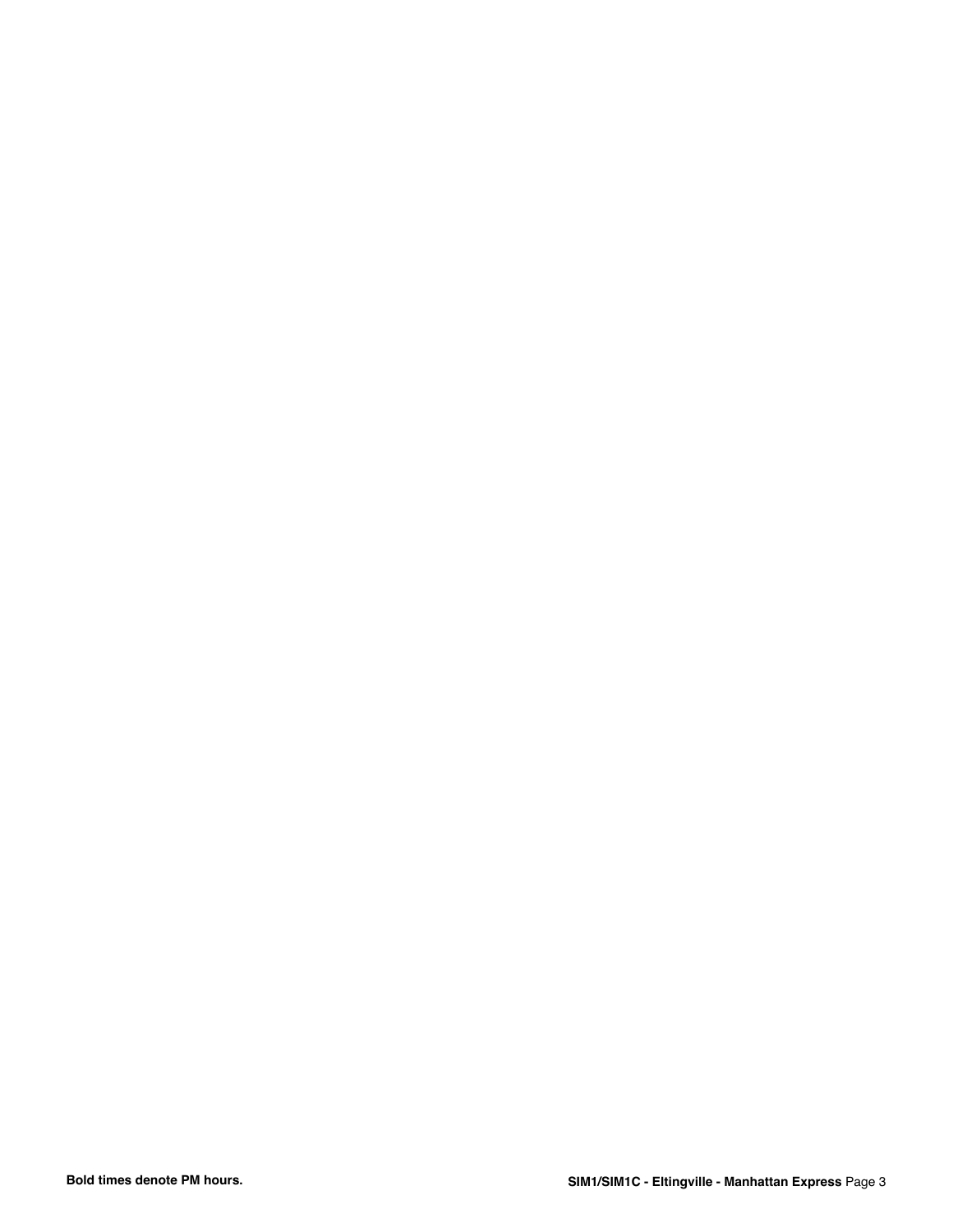**SIM1/SIM1C Weekday To Eltingville Transit Center**

|             | Midtown<br><b>Central Park S/</b><br>6 Av | Midtown<br>5 Av / W 40 St    | Midtown<br>$E$ 23 St /<br><b>Broadway</b> | Greenwich Vill<br>Broadway / W<br><b>Houston St</b> | Downtown<br>Broadway/<br><b>Chambers St</b> | Downtown<br>Broadway /<br><b>Morris St</b> | Grasmere<br>Narrows Rd N /<br><b>Fingerboard Rd</b> | Eltingville<br>Eltingville /<br><b>Transit Center</b> |
|-------------|-------------------------------------------|------------------------------|-------------------------------------------|-----------------------------------------------------|---------------------------------------------|--------------------------------------------|-----------------------------------------------------|-------------------------------------------------------|
| C           | 1:30                                      | 1:38                         | 1:43                                      | 1:50                                                | 1:55                                        | 2:00                                       | 2:16                                                | 2:45                                                  |
| C           | 2:30                                      | 2:38                         | 2:43                                      | 2:50                                                | 2:55                                        | 3:00                                       | 3:16                                                | 3:45                                                  |
| c           | 3:30                                      | 3:38                         | 3:43                                      | 3:50                                                | 3:55                                        | 4:00                                       | 4:16                                                | 4:50                                                  |
| C           | 4:30                                      | 4:38                         | 4:43                                      | 4:51                                                | 4:57                                        | 5:02                                       | 5:18                                                | 5:52                                                  |
| c           | 5:30                                      | 5:38                         | 5:43                                      | 5:51                                                | 5:57                                        | 6:02                                       | 6:18                                                | 6:52                                                  |
| $\mathbf c$ | 6:30                                      | 6:38                         | 6:43                                      | 6:51                                                | 6:57                                        | 7:02                                       | 7:18                                                | 7:52                                                  |
| c           | 7:30                                      | 7:38                         | 7:43                                      | 7:51                                                | 7:57                                        | 8:02                                       | 8:20                                                | 8:56                                                  |
| c           | 8:00                                      | 8:14                         | 8:20                                      | 8:30                                                | 8:37                                        | 8:44                                       | 9:02                                                | 9:38                                                  |
| c           | 8:30                                      | 8:44                         | 8:50                                      | 9:00                                                | 9:07                                        | 9:14                                       | 9:34                                                | 10:10                                                 |
| C           | 9:00                                      | 9:14                         | 9:21                                      | 9:31                                                | 9:39                                        | 9:46                                       | 10:06                                               | 10:38                                                 |
| c           | 9:30                                      | 9:44                         | 9:51                                      | 10:01                                               | 10:09                                       | 10:18                                      | 10:38                                               | 11:10                                                 |
| C           | 10:00                                     | 10:15                        | 10:24                                     | 10:37                                               | 10:46                                       | 10:55                                      | 11:15                                               | 11:47                                                 |
| c           | 10:20                                     | 10:35                        | 10:44                                     | 10:57                                               | 11:06                                       | 11:15                                      | 11:35                                               | 12:07                                                 |
| C           | 10:40                                     | 10:55                        | 11:04                                     | 11:17                                               | 11:26                                       | 11:35                                      | 11:55                                               | 12:27                                                 |
| c           | 11:00                                     | 11:15                        | 11:24                                     | 11:37                                               | 11:46                                       | 11:55                                      | 12:15                                               | 12:47                                                 |
| C           | 11:20                                     | 11:35                        | 11:44                                     | 11:57                                               | 12:06                                       | 12:15                                      | 12:35                                               | 1:07                                                  |
| c           | 11:40                                     | 11:55                        | 12:04                                     | 12:17                                               | 12:26                                       | 12:35                                      | 12:55                                               | 1:27                                                  |
| C           | 12:00                                     | 12:15                        | 12:24                                     | 12:37                                               | 12:46                                       | 12:55                                      | 1:15                                                | 1:53                                                  |
| c           | 12:15                                     | 12:30                        | 12:39                                     | 12:52                                               | 1:01                                        | 1:09                                       | 1:28                                                | 2:06                                                  |
| $\mathbf c$ | 12:30                                     | 12:45                        | 12:54                                     | 1:07                                                | 1:16                                        | 1:24                                       | 1:43                                                | 2:21                                                  |
| c           | 12:45                                     | 1:00                         | 1:09                                      | 1:22                                                | 1:32                                        | 1:40                                       | 1:59                                                | 2:37                                                  |
| $\mathbf c$ | 1:00                                      | 1:15                         | 1:24                                      | 1:37                                                | 1:47                                        | 1:55                                       | 2:14                                                | 2:52                                                  |
| c           | 1:12                                      | 1:27                         | 1:36                                      | 1:49                                                | 1:59                                        | 2:07                                       | 2:26                                                | 3:04                                                  |
| C           | 1:24                                      | 1:39                         | 1:48                                      | 2:01                                                | 2:11                                        | 2:19                                       | 2:38                                                | 3:16                                                  |
| c           | 1:36                                      | 1:51                         | 2:00                                      | 2:13                                                | 2:23                                        | 2:31                                       | 2:50                                                | 3:28                                                  |
| c           | 1:48                                      | 2:03                         | 2:12                                      | 2:25                                                | 2:35                                        | 2:43                                       | 3:02                                                | 3:40                                                  |
| c           | 2:00                                      | 2:15                         | 2:24                                      | 2:37                                                | 2:47                                        | 2:55                                       | 3:14                                                | 3:52                                                  |
|             | $\overline{\phantom{a}}$                  | $\overline{\phantom{a}}$     | $\overline{\phantom{a}}$                  | 2:50                                                | 2:58                                        | 3:06                                       | 3:25                                                | 4:03                                                  |
|             | $\overline{\phantom{a}}$                  | $\overline{\phantom{a}}$     | $\overline{\phantom{a}}$                  | 3:00                                                | 3:08                                        | 3:16                                       | 3:35                                                | 4:13                                                  |
|             | $\overline{\phantom{a}}$                  | $\overline{\phantom{a}}$     | $\overline{a}$                            | 3:10                                                | 3:18                                        | 3:26                                       | 3:45                                                | 4:23                                                  |
|             | $\overline{\phantom{a}}$                  | $\overline{\phantom{a}}$     | ÷,                                        | 3:18                                                | 3:26                                        | 3:34                                       | 3:53                                                | 4:31                                                  |
|             | $\overline{\phantom{a}}$                  | $\overline{\phantom{a}}$     | $\overline{\phantom{a}}$                  | 3:25                                                | 3:33                                        | 3:41                                       | 4:00                                                | 4:40                                                  |
|             |                                           |                              |                                           | 3:32                                                | 3:40                                        | 3:48                                       | 4:07                                                | 4:47                                                  |
|             | $\overline{a}$                            |                              |                                           | 3:39                                                | 3:47                                        | 3:55                                       | 4:14                                                | 4:54                                                  |
|             | ä,                                        | $\sim$                       | ÷.                                        | 3:46                                                | 3:54                                        | 4:02                                       | 4:22                                                | 5:02                                                  |
|             | $\overline{\phantom{a}}$                  | $\overline{\phantom{a}}$     | $\bar{ }$                                 | 3:53                                                | 4:01                                        | 4:09                                       | 4:29                                                | 5:09                                                  |
|             | $\overline{\phantom{a}}$                  | $\overline{\phantom{a}}$     | ÷,                                        | 4:00                                                | 4:08                                        | 4:16                                       | 4:36                                                | 5:16                                                  |
|             | $\overline{\phantom{0}}$                  | $\qquad \qquad \blacksquare$ |                                           | 4:07                                                | 4:15                                        | 4:23                                       | 4:43                                                | 5:23                                                  |
|             | $\overline{\phantom{a}}$                  | $\overline{\phantom{a}}$     | $\overline{\phantom{a}}$                  | 4:14                                                | 4:22                                        | 4:30                                       | 4:50                                                | 5:30                                                  |
|             | $\overline{\phantom{a}}$                  | $\overline{\phantom{a}}$     | $\overline{\phantom{a}}$                  | 4:20                                                | 4:28                                        | 4:36                                       | 4:56                                                | 5:36                                                  |
|             | $\overline{\phantom{a}}$                  | $\overline{\phantom{a}}$     | ÷                                         | 4:26                                                | 4:34                                        | 4:42                                       | 5:02                                                | 5:42                                                  |
|             |                                           |                              |                                           |                                                     |                                             |                                            |                                                     |                                                       |
|             | $\overline{\phantom{0}}$                  | $\overline{\phantom{a}}$     | $\overline{\phantom{m}}$                  | 4:32                                                | 4:40                                        | 4:48                                       | 5:08                                                | 5:48                                                  |
|             | $\overline{\phantom{a}}$                  | $\overline{\phantom{a}}$     | ÷                                         | 4:38                                                | 4:46                                        | 4:54                                       | 5:14                                                | 5:54                                                  |
|             | $\overline{\phantom{a}}$                  | $\sim$                       | ÷                                         | 4:44                                                | 4:52                                        | 5:00                                       | 5:25                                                | 6:05                                                  |
|             | $\overline{\phantom{a}}$                  | $\overline{\phantom{m}}$     | ÷                                         | 4:49                                                | 4:57                                        | 5:05                                       | 5:30                                                | 6:10                                                  |
|             | $\overline{\phantom{a}}$                  | $\overline{\phantom{a}}$     | $\overline{\phantom{a}}$                  | 4:54                                                | 5:02                                        | 5:10                                       | 5:35                                                | 6:15                                                  |
|             | $\overline{\phantom{a}}$                  | $\overline{\phantom{a}}$     | $\overline{\phantom{a}}$                  | 4:59                                                | 5:07                                        | 5:15                                       | 5:40                                                | 6:20                                                  |
|             | $\overline{a}$                            | $\overline{\phantom{a}}$     | $\overline{a}$                            | 5:04                                                | 5:11                                        | 5:19                                       | 5:44                                                | 6:24                                                  |
|             | ٠                                         | $\sim$                       | ÷.                                        | 5:09                                                | 5:16                                        | 5:24                                       | 5:49                                                | 6:29                                                  |
|             | $\overline{\phantom{a}}$                  |                              |                                           | 5:14                                                | 5:21                                        | 5:29                                       | 5:54                                                | 6:34                                                  |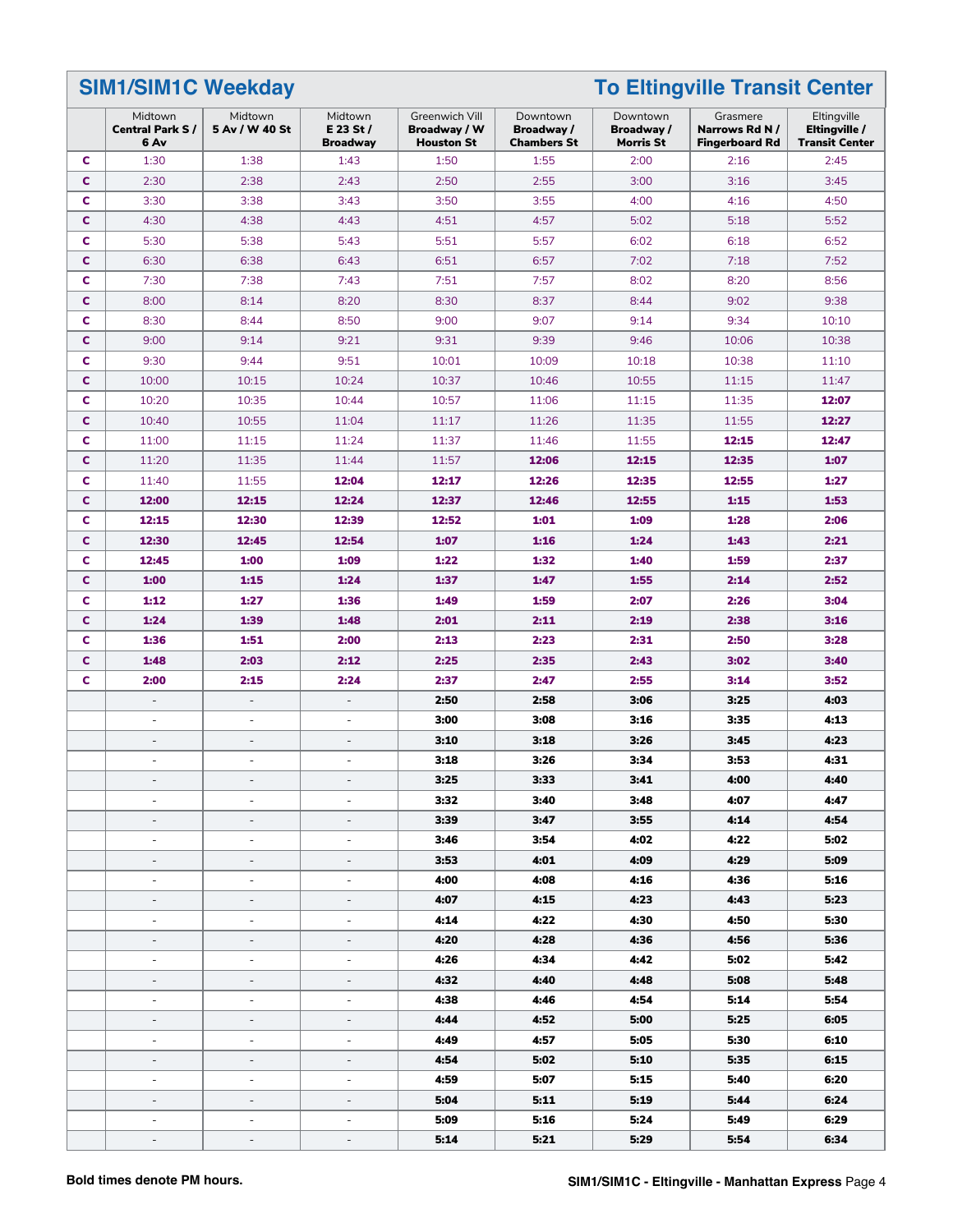|              | Midtown<br><b>Central Park S/</b><br>6 Av | Midtown<br>5 Av / W 40 St | Midtown<br>$E$ 23 St /<br><b>Broadway</b> | Greenwich Vill<br>Broadway / W<br><b>Houston St</b> | Downtown<br>Broadway/<br>Chambers St | Downtown<br>Broadway /<br><b>Morris St</b> | Grasmere<br>Narrows Rd N /<br><b>Fingerboard Rd</b> | Eltingville<br>Eltingville /<br><b>Transit Center</b> |
|--------------|-------------------------------------------|---------------------------|-------------------------------------------|-----------------------------------------------------|--------------------------------------|--------------------------------------------|-----------------------------------------------------|-------------------------------------------------------|
|              | ÷,                                        | $\overline{\phantom{a}}$  |                                           | 5:19                                                | 5:26                                 | 5:34                                       | 5:59                                                | 6:39                                                  |
|              | $\overline{\phantom{a}}$                  | $\overline{\phantom{a}}$  | ÷,                                        | 5:24                                                | 5:31                                 | 5:39                                       | 6:04                                                | 6:44                                                  |
|              | ÷,                                        |                           |                                           | 5:28                                                | 5:35                                 | 5:43                                       | 6:08                                                | 6:48                                                  |
|              | $\overline{\phantom{a}}$                  | $\overline{\phantom{a}}$  | $\overline{\phantom{a}}$                  | 5:32                                                | 5:39                                 | 5:47                                       | 6:12                                                | 6:52                                                  |
|              | $\overline{\phantom{a}}$                  | $\overline{\phantom{a}}$  | ÷,                                        | 5:36                                                | 5:43                                 | 5:51                                       | 6:16                                                | 6:56                                                  |
|              | $\overline{\phantom{a}}$                  | $\overline{\phantom{a}}$  | $\overline{\phantom{a}}$                  | 5:41                                                | 5:48                                 | 5:56                                       | 6:21                                                | 7:01                                                  |
|              | $\overline{\phantom{a}}$                  | $\overline{\phantom{a}}$  | ÷,                                        | 5:46                                                | 5:53                                 | 6:01                                       | 6:24                                                | 7:04                                                  |
|              | $\overline{\phantom{a}}$                  | $\overline{\phantom{a}}$  | $\overline{\phantom{a}}$                  | 5:52                                                | 5:59                                 | 6:07                                       | 6:30                                                | 7:10                                                  |
|              | ÷.                                        | $\sim$                    | ä,                                        | 5:58                                                | 6:05                                 | 6:12                                       | 6:35                                                | 7:15                                                  |
|              | L,                                        |                           |                                           | 6:06                                                | 6:13                                 | 6:20                                       | 6:43                                                | 7:23                                                  |
|              | ÷.                                        | $\sim$                    | ÷,                                        | 6:14                                                | 6:21                                 | 6:28                                       | 6:51                                                | 7:31                                                  |
|              | $\overline{\phantom{a}}$                  | $\overline{\phantom{a}}$  | $\overline{\phantom{a}}$                  | 6:24                                                | 6:31                                 | 6:38                                       | 7:01                                                | 7:36                                                  |
|              | $\overline{\phantom{a}}$                  | $\sim$                    | ÷,                                        | 6:34                                                | 6:41                                 | 6:48                                       | 7:11                                                | 7:46                                                  |
|              | $\overline{\phantom{a}}$                  | $\overline{\phantom{a}}$  |                                           | 6:44                                                | 6:51                                 | 6:58                                       | 7:21                                                | 7:56                                                  |
|              | $\overline{\phantom{a}}$                  | $\overline{\phantom{a}}$  | ÷                                         | 6:54                                                | 7:01                                 | 7:08                                       | 7:28                                                | 8:03                                                  |
|              | $\overline{\phantom{a}}$                  | $\overline{\phantom{a}}$  | ÷,                                        | 7:04                                                | 7:10                                 | 7:17                                       | 7:37                                                | 8:12                                                  |
|              | L,                                        | $\overline{\phantom{a}}$  | ä,                                        | 7:14                                                | 7:20                                 | 7:27                                       | 7:47                                                | 8:22                                                  |
|              | $\overline{a}$                            | $\overline{\phantom{a}}$  | ÷,                                        | 7:24                                                | 7:30                                 | 7:37                                       | 7:57                                                | 8:32                                                  |
| c            | 6:54                                      | 7:09                      | 7:16                                      | 7:27                                                | 7:35                                 | 7:42                                       | 8:02                                                | 8:36                                                  |
| c            | 7:04                                      | 7:16                      | 7:23                                      | 7:34                                                | 7:42                                 | 7:49                                       | 8:09                                                | 8:43                                                  |
| c            | 7:14                                      | 7:26                      | 7:33                                      | 7:44                                                | 7:52                                 | 7:59                                       | 8:19                                                | 8:53                                                  |
| c            | 7:24                                      | 7:36                      | 7:43                                      | 7:54                                                | 8:02                                 | 8:09                                       | 8:27                                                | 9:01                                                  |
| c            | 7:34                                      | 7:46                      | 7:53                                      | 8:04                                                | 8:12                                 | 8:19                                       | 8:37                                                | 9:11                                                  |
| c            | 7:44                                      | 7:56                      | 8:03                                      | 8:11                                                | 8:18                                 | 8:25                                       | 8:43                                                | 9:17                                                  |
| c            | 7:54                                      | 8:06                      | 8:13                                      | 8:21                                                | 8:28                                 | 8:35                                       | 8:53                                                | 9:27                                                  |
| c            | 8:04                                      | 8:14                      | 8:21                                      | 8:29                                                | 8:36                                 | 8:43                                       | 9:01                                                | 9:35                                                  |
| c            | 8:14                                      | 8:24                      | 8:31                                      | 8:39                                                | 8:46                                 | 8:53                                       | 9:11                                                | 9:45                                                  |
| c            | 8:24                                      | 8:34                      | 8:41                                      | 8:49                                                | 8:56                                 | 9:03                                       | 9:21                                                | 9:55                                                  |
| c            | 8:34                                      | 8:44                      | 8:51                                      | 8:59                                                | 9:06                                 | 9:13                                       | 9:31                                                | 10:05                                                 |
| C            | 8:44                                      | 8:54                      | 9:01                                      | 9:09                                                | 9:16                                 | 9:23                                       | 9:41                                                | 10:15                                                 |
| c            | 8:54                                      | 9:04                      | 9:11                                      | 9:19                                                | 9:26                                 | 9:33                                       | 9:51                                                | 10:25                                                 |
| c            | 9:06                                      | 9:16                      | 9:23                                      | 9:31                                                | 9:38                                 | 9:45                                       | 10:03                                               | 10:36                                                 |
| c            | 9:18                                      | 9:28                      | 9:35                                      | 9:43                                                | 9:50                                 | 9:57                                       | 10:15                                               | 10:48                                                 |
| C.           | 9:30                                      | 9:40                      | 9:47                                      | 9:55                                                | 10:02                                | 10:07                                      | 10:24                                               | 10:57                                                 |
| c.           | 9:42                                      | 9:52                      | 9:59                                      | 10:07                                               | 10:14                                | 10:19                                      | 10:36                                               | 11:09                                                 |
| C            | 9:54                                      | 10:04                     | 10:10                                     | 10:17                                               | 10:22                                | 10:27                                      | 10:44                                               | 11:17                                                 |
| $\mathbf{C}$ | 10:06                                     | 10:15                     | 10:21                                     | 10:28                                               | 10:33                                | 10:38                                      | 10:55                                               | 11:28                                                 |
| C            | 10:18                                     | 10:27                     | 10:33                                     | 10:40                                               | 10:45                                | 10:50                                      | 11:07                                               | 11:40                                                 |
| C            | 10:30                                     | 10:39                     | 10:45                                     | 10:52                                               | 10:57                                | 11:02                                      | 11:19                                               | 11:52                                                 |
| C            | 10:42                                     | 10:51                     | 10:57                                     | 11:04                                               | 11:09                                | 11:14                                      | 11:31                                               | 12:04                                                 |
| C.           | 10:54                                     | 11:03                     | 11:09                                     | 11:16                                               | 11:21                                | 11:26                                      | 11:43                                               | 12:16                                                 |
| C.           | 11:06                                     | 11:15                     | 11:21                                     | 11:28                                               | 11:33                                | 11:38                                      | 11:55                                               | 12:28                                                 |
| C            | 11:18                                     | 11:27                     | 11:33                                     | 11:40                                               | 11:45                                | 11:50                                      | 12:07                                               | 12:40                                                 |
| C.           | 11:28                                     | 11:37                     | 11:43                                     | 11:50                                               | 11:55                                | 12:00                                      | 12:17                                               | 12:50                                                 |
| C            | 11:36                                     | 11:45                     | 11:51                                     | 11:58                                               | 12:03                                | 12:08                                      | 12:25                                               | 12:58                                                 |
| C            | 11:44                                     | 11:53                     | 11:59                                     | 12:06                                               | 12:11                                | 12:16                                      | 12:33                                               | 1:06                                                  |
| C            | 11:52                                     | 12:01                     | 12:07                                     | 12:14                                               | 12:19                                | 12:24                                      | 12:41                                               | 1:14                                                  |
| C.           | 12:01                                     | 12:10                     | 12:16                                     | 12:23                                               | 12:28                                | 12:33                                      | 12:50                                               | 1:23                                                  |
| c.           | 12:11                                     | 12:20                     | 12:26                                     | 12:33                                               | 12:38                                | 12:43                                      | 1:00                                                | 1:33                                                  |
| C            | 12:21                                     | 12:30                     | 12:36                                     | 12:43                                               | 12:48                                | 12:53                                      | 1:10                                                | 1:43                                                  |
| C            | 12:33                                     | 12:42                     | 12:48                                     | 12:55                                               | 1:00                                 | 1:05                                       | 1:22                                                | 1:55                                                  |
| $\mathbf{C}$ | 12:45                                     | 12:54                     | 1:00                                      | 1:07                                                | 1:12                                 | 1:17                                       | 1:34                                                | 2:07                                                  |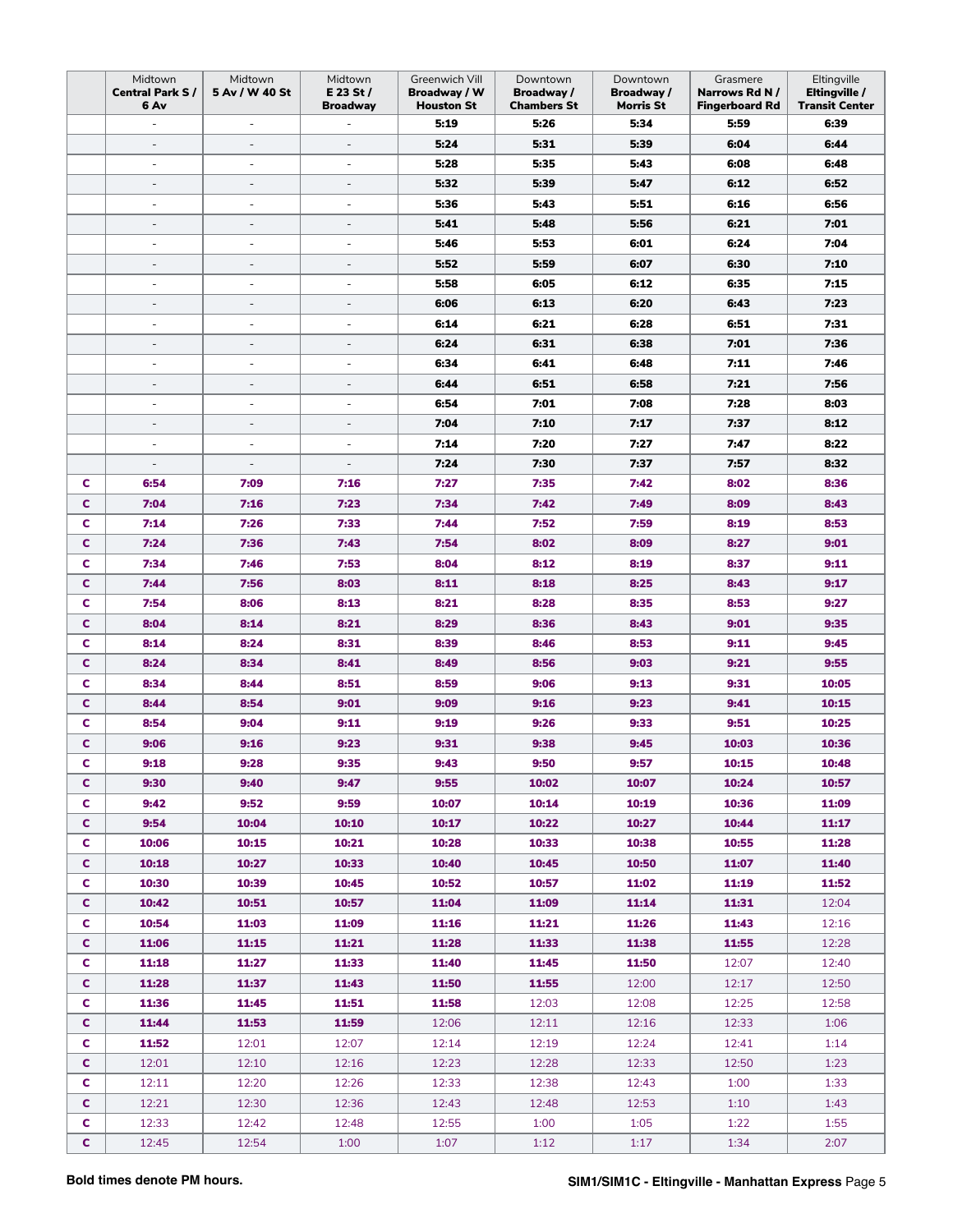| Midtown<br><b>Central Park S/</b><br>6 Av | Midtown<br>5 Av / W 40 St | Midtown<br>$E$ 23 St /<br><b>Broadway</b> | Greenwich Vill<br>Broadway / W<br><b>Houston St</b> | Downtown<br>Broadway /<br><b>Chambers St</b> | Downtown<br>Broadway /<br><b>Morris St</b> | Grasmere<br>Narrows Rd N /<br><b>Fingerboard Rd</b> | Eltingville<br>Eltingville /<br><b>Transit Center</b> |
|-------------------------------------------|---------------------------|-------------------------------------------|-----------------------------------------------------|----------------------------------------------|--------------------------------------------|-----------------------------------------------------|-------------------------------------------------------|
| 1:00                                      | 1:09                      | 1:15                                      | 1:22                                                | 1:27                                         | 1:32                                       | 1:49                                                | 2:22                                                  |
| 1:15                                      | 1:24                      | 1:30                                      | 1:37                                                | 1:42                                         | 1:47                                       | 2:04                                                | 2:37                                                  |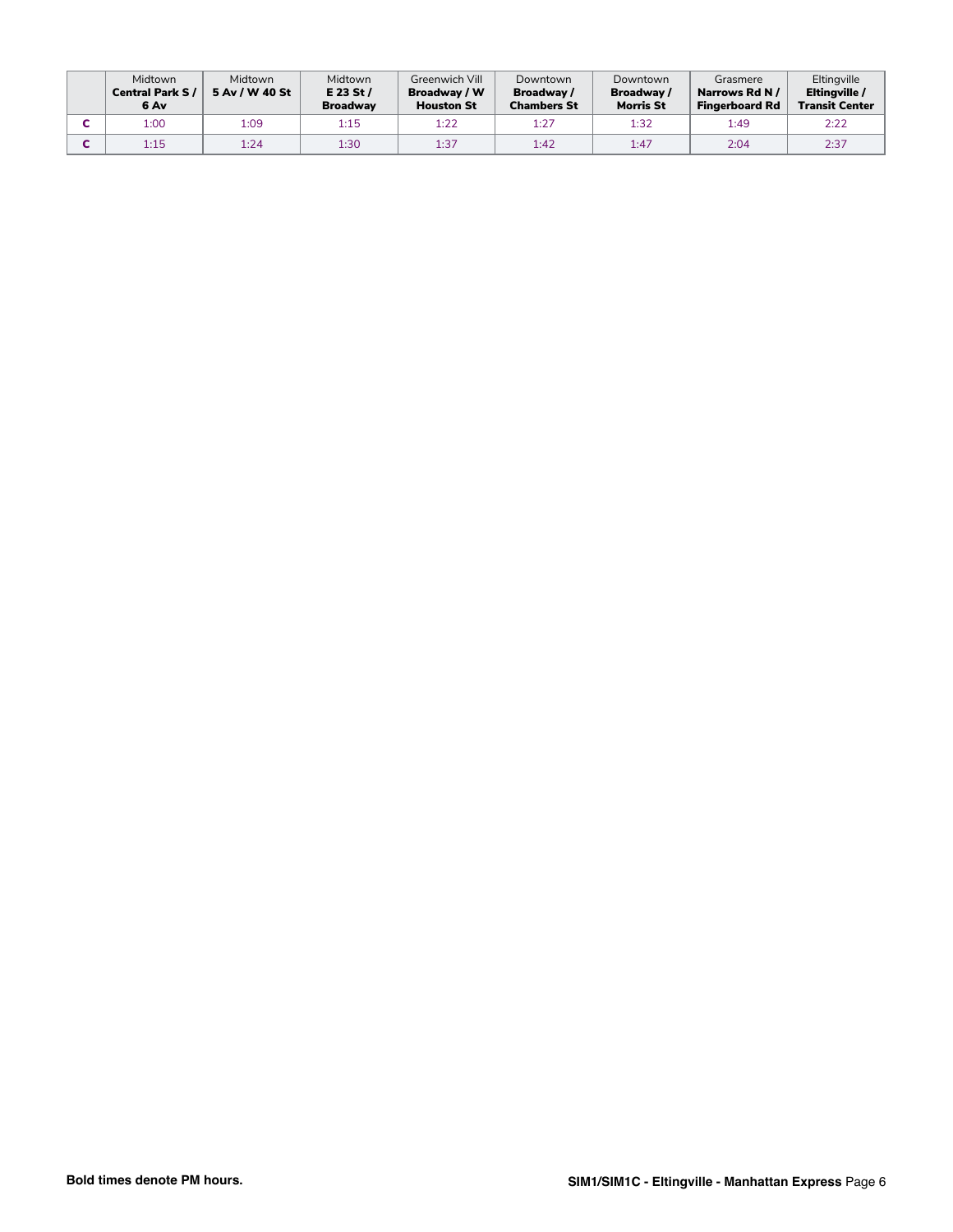|    | <b>SIM1/SIM1C Saturday</b>                        |                                                     |                                           |                                             |                                                                 |                                                           |                                     |                                                      |                                                      | <b>To Manhattan</b>                        |
|----|---------------------------------------------------|-----------------------------------------------------|-------------------------------------------|---------------------------------------------|-----------------------------------------------------------------|-----------------------------------------------------------|-------------------------------------|------------------------------------------------------|------------------------------------------------------|--------------------------------------------|
|    | Eltingville<br>Eltingville /<br>Transit<br>Center | <b>Great Kills</b><br>Hylan BI/<br><b>Nelson Av</b> | New Dorp<br>Hylan BI/<br><b>Cannon BI</b> | Grasmere<br>Hylan BI /<br><b>Mallory Av</b> | Arrochar<br><b>Narrows Rd</b><br>S/<br><b>Fingerboard</b><br>Rd | Downtown<br>Greenwich<br><b>St / Battery</b><br><b>PI</b> | Downtown<br>Church St /<br>Worth St | Midtown<br>Av Of The<br>Americas /<br><b>W 23 St</b> | Midtown<br>Av Of The<br>Americas /<br><b>W 41 St</b> | Midtown<br><b>Central Park</b><br>$S/6$ Av |
| c  | 12:00                                             | 12:08                                               | 12:14                                     | 12:24                                       | 12:27                                                           | 12:41                                                     | 12:44                               | 12:51                                                | 12:56                                                | 1:02                                       |
| C  | 1:00                                              | 1:08                                                | 1:14                                      | 1:24                                        | 1:27                                                            | 1:41                                                      | 1:44                                | 1:49                                                 | 1:51                                                 | 1:56                                       |
| c  | 2:00                                              | 2:08                                                | 2:14                                      | 2:23                                        | 2:26                                                            | 2:40                                                      | 2:43                                | 2:48                                                 | 2:50                                                 | 2:55                                       |
| C  | 3:00                                              | 3:09                                                | 3:16                                      | 3:25                                        | 3:28                                                            | 3:43                                                      | 3:46                                | 3:51                                                 | 3:54                                                 | 3:59                                       |
| c  | 4:00                                              | 4:09                                                | 4:16                                      | 4:25                                        | 4:28                                                            | 4:43                                                      | 4:47                                | 4:51                                                 | 4:54                                                 | 4:59                                       |
| C  | 4:30                                              | 4:39                                                | 4:46                                      | 4:59                                        | 5:04                                                            | 5:19                                                      | 5:23                                | 5:29                                                 | 5:32                                                 | 5:37                                       |
| c  | 5:00                                              | 5:10                                                | 5:18                                      | 5:35                                        | 5:40                                                            | 5:55                                                      | 5:59                                | 6:05                                                 | 6:08                                                 | 6:13                                       |
| C  | 5:20                                              | 5:30                                                | 5:38                                      | 5:55                                        | 6:00                                                            | 6:15                                                      | 6:19                                | 6:25                                                 | 6:28                                                 | 6:33                                       |
| c  | 5:40                                              | 5:50                                                | 5:58                                      | 6:15                                        | 6:20                                                            | 6:35                                                      | 6:39                                | 6:45                                                 | 6:48                                                 | 6:53                                       |
| C  | 5:55                                              | 6:05                                                | 6:13                                      | 6:30                                        | 6:36                                                            | 6:51                                                      | 6:55                                | 7:01                                                 | 7:04                                                 | 7:09                                       |
| C  | 6:10                                              | 6:20                                                | 6:28                                      | 6:45                                        | 6:51                                                            | 7:06                                                      | 7:10                                | 7:16                                                 | 7:19                                                 | 7:24                                       |
| C  | 6:25                                              | 6:35                                                | 6:44                                      | 7:01                                        | 7:07                                                            | 7:22                                                      | 7:26                                | 7:32                                                 | 7:35                                                 | 7:40                                       |
| c  | 6:40                                              | 6:51                                                | 7:00                                      | 7:17                                        | 7:23                                                            | 7:38                                                      | 7:42                                | 7:48                                                 | 7:51                                                 | 7:56                                       |
| C  | 6:52                                              | 7:03                                                | 7:12                                      | 7:29                                        | 7:35                                                            | 7:50                                                      | 7:54                                | 8:00                                                 | 8:03                                                 | 8:08                                       |
| c  | 7:04                                              | 7:15                                                | 7:24                                      | 7:41                                        | 7:47                                                            | 8:02                                                      | 8:06                                | 8:12                                                 | 8:15                                                 | 8:20                                       |
| C  | 7:16                                              | 7:27                                                | 7:36                                      | 7:53                                        | 7:59                                                            | 8:14                                                      | 8:18                                | 8:24                                                 | 8:27                                                 | 8:32                                       |
| c  | 7:28                                              | 7:39                                                | 7:48                                      | 8:05                                        | 8:11                                                            | 8:26                                                      | 8:30                                | 8:39                                                 | 8:43                                                 | 8:48                                       |
| C  | 7:40                                              | 7:51                                                | 8:00                                      | 8:17                                        | 8:23                                                            | 8:38                                                      | 8:44                                | 8:53                                                 | 8:57                                                 | 9:02                                       |
| c  | 7:55                                              | 8:06                                                | 8:15                                      | 8:32                                        | 8:37                                                            | 8:54                                                      | 9:00                                | 9:09                                                 | 9:13                                                 | 9:18                                       |
| C  | 8:10                                              | 8:21                                                | 8:30                                      | 8:47                                        | 8:52                                                            | 9:09                                                      | 9:15                                | 9:24                                                 | 9:28                                                 | 9:33                                       |
| c  | 8:25                                              | 8:36                                                | 8:45                                      | 9:02                                        | 9:07                                                            | 9:24                                                      | 9:30                                | 9:39                                                 | 9:43                                                 | 9:48                                       |
| C  | 8:40                                              | 8:51                                                | 9:00                                      | 9:17                                        | 9:22                                                            | 9:39                                                      | 9:45                                | 9:54                                                 | 9:58                                                 | 10:03                                      |
| c  | 8:55                                              | 9:06                                                | 9:15                                      | 9:32                                        | 9:37                                                            | 9:54                                                      | 10:00                               | 10:09                                                | 10:13                                                | 10:18                                      |
| C  | 9:10                                              | 9:21                                                | 9:30                                      | 9:47                                        | 9:52                                                            | 10:09                                                     | 10:15                               | 10:24                                                | 10:28                                                | 10:33                                      |
|    |                                                   |                                                     |                                           |                                             |                                                                 |                                                           |                                     |                                                      |                                                      |                                            |
| c  | 9:25                                              | 9:36                                                | 9:45                                      | 10:02                                       | 10:07                                                           | 10:24                                                     | 10:30                               | 10:40                                                | 10:45                                                | 10:50                                      |
| C  | 9:40                                              | 9:51                                                | 10:00                                     | 10:17                                       | 10:22                                                           | 10:39                                                     | 10:46                               | 10:56                                                | 11:01                                                | 11:07                                      |
| c  | 9:55                                              | 10:06                                               | 10:15                                     | 10:32                                       | 10:37                                                           | 10:56                                                     | 11:03                               | 11:14                                                | 11:19                                                | 11:25                                      |
| C  | 10:10                                             | 10:21                                               | 10:30                                     | 10:47                                       | 10:52                                                           | 11:11                                                     | 11:18                               | 11:29                                                | 11:34                                                | 11:40                                      |
| c  | 10:25                                             | 10:36                                               | 10:44                                     | 11:01                                       | 11:06                                                           | 11:28                                                     | 11:35                               | 11:46                                                | 11:51                                                | 11:57                                      |
| C  | 10:40                                             | 10:51                                               | 10:59                                     | 11:15                                       | 11:20                                                           | 11:42                                                     | 11:49                               | 12:00                                                | 12:05                                                | 12:11                                      |
| C  | 10:55                                             | 11:06                                               | 11:14                                     | 11:30                                       | 11:35                                                           | 11:57                                                     | 12:04                               | 12:15                                                | 12:20                                                | 12:26                                      |
| C. | 11:10                                             | 11:21                                               | 11:29                                     | 11:45                                       | 11:50                                                           | 12:12                                                     | 12:19                               | 12:30                                                | 12:35                                                | 12:41                                      |
| C  | 11:25                                             | 11:36                                               | 11:44                                     | 12:00                                       | 12:05                                                           | 12:29                                                     | 12:36                               | 12:47                                                | 12:52                                                | 12:58                                      |
| C. | 11:40                                             | 11:51                                               | 11:59                                     | 12:15                                       | 12:20                                                           | 12:44                                                     | 12:51                               | 1:02                                                 | 1:08                                                 | 1:14                                       |
| C. | 11:55                                             | 12:06                                               | 12:14                                     | 12:30                                       | 12:35                                                           | 12:59                                                     | 1:06                                | 1:20                                                 | 1:26                                                 | 1:32                                       |
| C. | 12:10                                             | 12:23                                               | 12:31                                     | 12:47                                       | 12:52                                                           | 1:16                                                      | 1:23                                | 1:37                                                 | 1:43                                                 | 1:49                                       |
| C  | 12:25                                             | 12:38                                               | 12:46                                     | 1:02                                        | 1:07                                                            | 1:35                                                      | 1:42                                | 1:56                                                 | 2:02                                                 | 2:08                                       |
| C. | 12:40                                             | 12:53                                               | 1:01                                      | 1:19                                        | 1:24                                                            | 1:52                                                      | 1:59                                | 2:13                                                 | 2:19                                                 | 2:25                                       |
| C. | 12:55                                             | 1:08                                                | 1:16                                      | 1:34                                        | 1:39                                                            | 2:07                                                      | 2:13                                | 2:27                                                 | 2:33                                                 | 2:39                                       |
| C. | 1:10                                              | 1:22                                                | 1:30                                      | 1:48                                        | 1:53                                                            | 2:21                                                      | 2:27                                | 2:41                                                 | 2:47                                                 | 2:53                                       |
| C. | 1:25                                              | 1:37                                                | 1:45                                      | 2:03                                        | 2:08                                                            | 2:37                                                      | 2:43                                | 2:57                                                 | 3:03                                                 | 3:09                                       |
| C. | 1:40                                              | 1:52                                                | 2:00                                      | 2:16                                        | 2:21                                                            | 2:50                                                      | 2:56                                | 3:10                                                 | 3:16                                                 | 3:22                                       |
| C. | 1:55                                              | 2:07                                                | 2:15                                      | 2:31                                        | 2:36                                                            | 3:05                                                      | 3:11                                | 3:24                                                 | 3:30                                                 | 3:36                                       |
| C. | 2:10                                              | 2:21                                                | 2:29                                      | 2:45                                        | 2:50                                                            | 3:19                                                      | 3:25                                | 3:38                                                 | 3:44                                                 | 3:50                                       |
| c. | 2:25                                              | 2:36                                                | 2:44                                      | 3:00                                        | 3:05                                                            | 3:31                                                      | 3:37                                | 3:50                                                 | 3:56                                                 | 4:02                                       |
| C. | 2:40                                              | 2:51                                                | 2:59                                      | 3:13                                        | 3:18                                                            | 3:44                                                      | 3:50                                | 4:03                                                 | 4:09                                                 | 4:15                                       |
| C  | 2:55                                              | 3:06                                                | 3:14                                      | 3:28                                        | 3:33                                                            | 3:59                                                      | 4:05                                | 4:18                                                 | 4:24                                                 | 4:30                                       |
| C. | 3:10                                              | 3:21                                                | 3:29                                      | 3:43                                        | 3:48                                                            | 4:14                                                      | 4:20                                | 4:33                                                 | 4:39                                                 | 4:45                                       |
| C  | 3:25                                              | 3:36                                                | 3:44                                      | 3:58                                        | 4:03                                                            | 4:29                                                      | 4:35                                | 4:48                                                 | 4:54                                                 | 5:00                                       |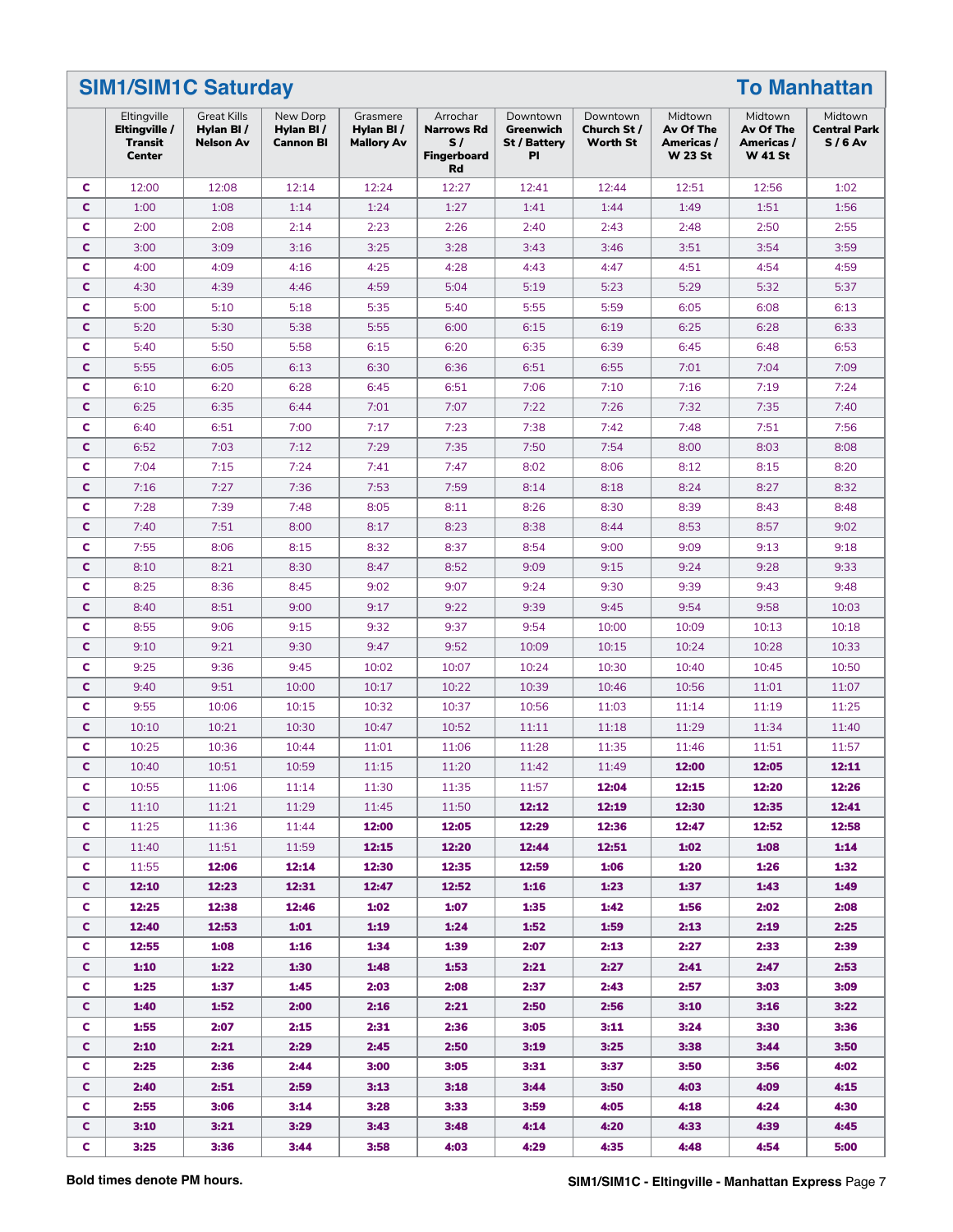|   | Eltingville<br>Eltingville /<br><b>Transit</b><br><b>Center</b> | <b>Great Kills</b><br>Hylan BI/<br><b>Nelson Av</b> | New Dorp<br>Hylan BI/<br><b>Cannon BI</b> | Grasmere<br>Hylan BI /<br><b>Mallory Av</b> | Arrochar<br><b>Narrows Rd</b><br>S/<br><b>Fingerboard</b><br>Rd | Downtown<br>Greenwich<br>St / Battery<br>P1 | Downtown<br>Church St/<br><b>Worth St</b> | Midtown<br>Av Of The<br>Americas /<br><b>W 23 St</b> | Midtown<br>Av Of The<br>Americas /<br><b>W 41 St</b> | Midtown<br><b>Central Park</b><br>$S/6$ Av |
|---|-----------------------------------------------------------------|-----------------------------------------------------|-------------------------------------------|---------------------------------------------|-----------------------------------------------------------------|---------------------------------------------|-------------------------------------------|------------------------------------------------------|------------------------------------------------------|--------------------------------------------|
| c | 3:37                                                            | 3:48                                                | 3:56                                      | 4:10                                        | 4:15                                                            | 4:41                                        | 4:47                                      | 5:00                                                 | 5:06                                                 | 5:11                                       |
| c | 3:49                                                            | 4:00                                                | 4:08                                      | 4:22                                        | 4:27                                                            | 4:53                                        | 4:59                                      | 5:12                                                 | 5:18                                                 | 5:23                                       |
| c | 4:01                                                            | 4:12                                                | 4:20                                      | 4:34                                        | 4:39                                                            | 5:05                                        | 5:11                                      | 5:23                                                 | 5:29                                                 | 5:34                                       |
| c | 4:13                                                            | 4:24                                                | 4:32                                      | 4:46                                        | 4:51                                                            | 5:17                                        | 5:23                                      | 5:35                                                 | 5:41                                                 | 5:46                                       |
| c | 4:25                                                            | 4:36                                                | 4:44                                      | 4:58                                        | 5:03                                                            | 5:28                                        | 5:34                                      | 5:46                                                 | 5:52                                                 | 5:57                                       |
| c | 4:40                                                            | 4:51                                                | 4:59                                      | 5:13                                        | 5:18                                                            | 5:43                                        | 5:49                                      | 6:01                                                 | 6:07                                                 | 6:12                                       |
| c | 4:55                                                            | 5:06                                                | 5:14                                      | 5:28                                        | 5:33                                                            | 5:58                                        | 6:04                                      | 6:16                                                 | 6:22                                                 | 6:27                                       |
| c | 5:10                                                            | 5:21                                                | 5:29                                      | 5:43                                        | 5:48                                                            | 6:13                                        | 6:19                                      | 6:31                                                 | 6:37                                                 | 6:42                                       |
| c | 5:25                                                            | 5:36                                                | 5:44                                      | 5:58                                        | 6:03                                                            | 6:28                                        | 6:34                                      | 6:46                                                 | 6:52                                                 | 6:57                                       |
| c | 5:40                                                            | 5:51                                                | 5:59                                      | 6:13                                        | 6:18                                                            | 6:43                                        | 6:49                                      | 7:01                                                 | 7:07                                                 | 7:12                                       |
| c | 5:55                                                            | 6:06                                                | 6:14                                      | 6:28                                        | 6:33                                                            | 6:53                                        | 6:59                                      | 7:11                                                 | 7:17                                                 | 7:22                                       |
| c | 6:10                                                            | 6:21                                                | 6:29                                      | 6:43                                        | 6:47                                                            | 7:07                                        | 7:13                                      | 7:25                                                 | 7:31                                                 | 7:36                                       |
| C | 6:25                                                            | 6:36                                                | 6:44                                      | 6:58                                        | 7:02                                                            | 7:22                                        | 7:28                                      | 7:40                                                 | 7:46                                                 | 7:51                                       |
| c | 6:40                                                            | 6:51                                                | 6:59                                      | 7:13                                        | 7:17                                                            | 7:37                                        | 7:43                                      | 7:55                                                 | 8:01                                                 | 8:06                                       |
| c | 7:00                                                            | 7:11                                                | 7:19                                      | 7:33                                        | 7:37                                                            | 7:57                                        | 8:03                                      | 8:15                                                 | 8:21                                                 | 8:26                                       |
| c | 7:20                                                            | 7:31                                                | 7:39                                      | 7:53                                        | 7:57                                                            | 8:17                                        | 8:22                                      | 8:34                                                 | 8:40                                                 | 8:45                                       |
| C | 7:40                                                            | 7:51                                                | 7:59                                      | 8:13                                        | 8:17                                                            | 8:36                                        | 8:41                                      | 8:53                                                 | 8:59                                                 | 9:04                                       |
| c | 8:00                                                            | 8:11                                                | 8:19                                      | 8:33                                        | 8:37                                                            | 8:56                                        | 9:01                                      | 9:13                                                 | 9:19                                                 | 9:24                                       |
| C | 8:20                                                            | 8:31                                                | 8:39                                      | 8:53                                        | 8:57                                                            | 9:16                                        | 9:21                                      | 9:33                                                 | 9:39                                                 | 9:44                                       |
| c | 8:40                                                            | 8:51                                                | 8:59                                      | 9:13                                        | 9:17                                                            | 9:36                                        | 9:40                                      | 9:51                                                 | 9:57                                                 | 10:02                                      |
| C | 9:00                                                            | 9:11                                                | 9:19                                      | 9:33                                        | 9:37                                                            | 9:54                                        | 9:58                                      | 10:09                                                | 10:15                                                | 10:20                                      |
| c | 9:20                                                            | 9:31                                                | 9:37                                      | 9:51                                        | 9:55                                                            | 10:12                                       | 10:16                                     | 10:27                                                | 10:33                                                | 10:38                                      |
| c | 9:40                                                            | 9:51                                                | 9:57                                      | 10:11                                       | 10:15                                                           | 10:32                                       | 10:35                                     | 10:45                                                | 10:51                                                | 10:56                                      |
| c | 10:00                                                           | 10:11                                               | 10:17                                     | 10:31                                       | 10:35                                                           | 10:52                                       | 10:55                                     | 11:05                                                | 11:11                                                | 11:16                                      |
| c | 10:30                                                           | 10:39                                               | 10:45                                     | 10:59                                       | 11:03                                                           | 11:20                                       | 11:23                                     | 11:33                                                | 11:39                                                | 11:44                                      |
| c | 11:00                                                           | 11:09                                               | 11:15                                     | 11:29                                       | 11:33                                                           | 11:50                                       | 11:53                                     | 12:03                                                | 12:07                                                | 12:11                                      |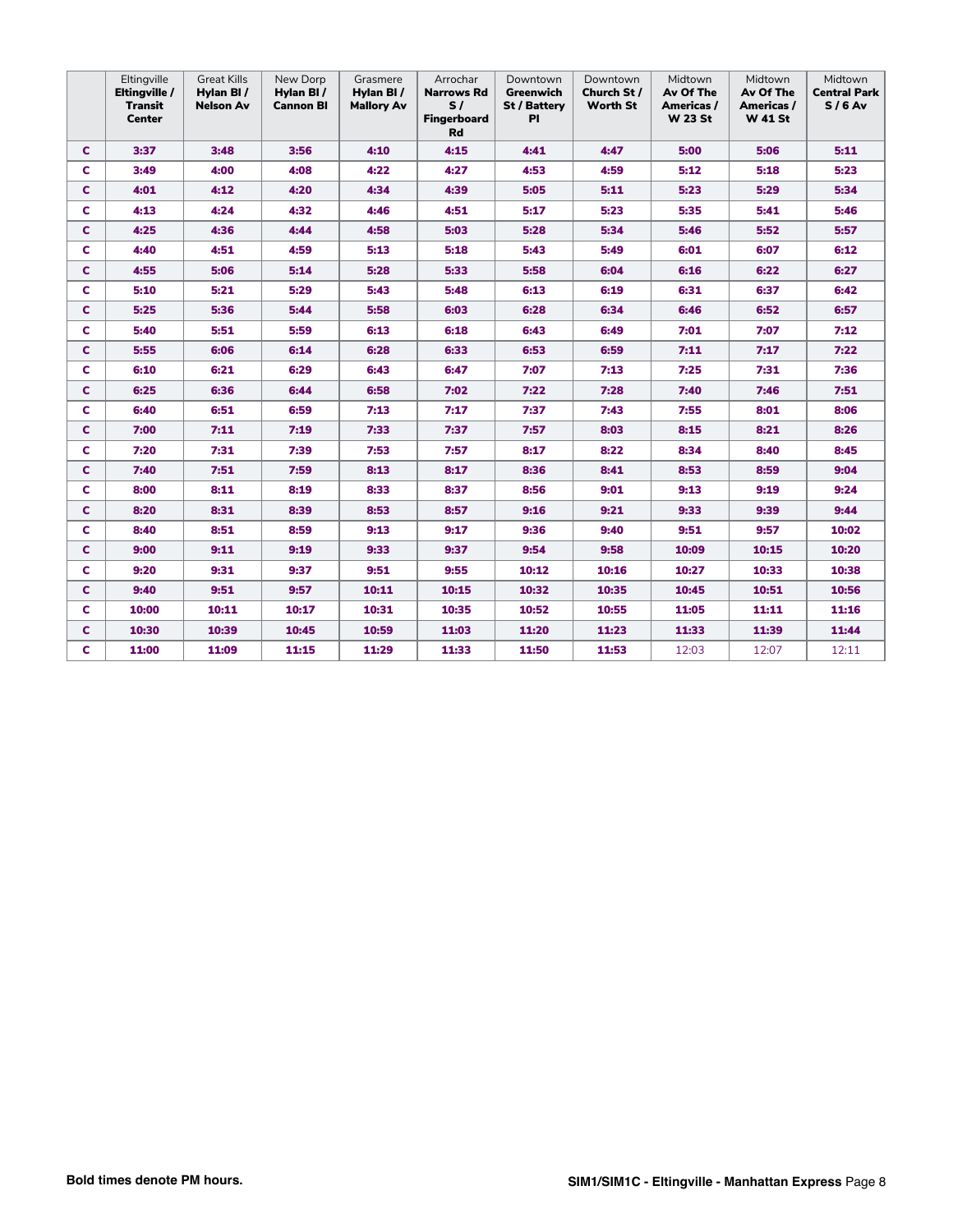**SIM1/SIM1C Saturday To Eltingville Transit Center**

|              | Midtown<br><b>Central Park S/</b><br>6 Av | Midtown<br>5 Av / W 40 St | Midtown<br>E 23 St $/$<br><b>Broadway</b> | Greenwich Vill<br>Broadway / W<br><b>Houston St</b> | Downtown<br>Broadway/<br><b>Chambers St</b> | Downtown<br>Broadway /<br><b>Morris St</b> | Grasmere<br>Narrows Rd N /<br><b>Fingerboard Rd</b> | Eltingville<br>Eltingville /<br><b>Transit Center</b> |
|--------------|-------------------------------------------|---------------------------|-------------------------------------------|-----------------------------------------------------|---------------------------------------------|--------------------------------------------|-----------------------------------------------------|-------------------------------------------------------|
| C            | 1:30                                      | 1:38                      | 1:43                                      | 1:49                                                | 1:54                                        | 2:00                                       | 2:16                                                | 2:42                                                  |
| C            | 2:30                                      | 2:38                      | 2:42                                      | 2:48                                                | 2:53                                        | 2:56                                       | 3:12                                                | 3:38                                                  |
| c            | 3:30                                      | 3:38                      | 3:42                                      | 3:48                                                | 3:53                                        | 3:55                                       | 4:09                                                | 4:35                                                  |
| c            | 4:30                                      | 4:38                      | 4:42                                      | 4:48                                                | 4:53                                        | 4:55                                       | 5:09                                                | 5:35                                                  |
| c            | 5:30                                      | 5:38                      | 5:42                                      | 5:48                                                | 5:53                                        | 5:55                                       | 6:09                                                | 6:35                                                  |
| C            | 6:30                                      | 6:38                      | 6:43                                      | 6:49                                                | 6:54                                        | 6:59                                       | 7:14                                                | 7:41                                                  |
| c            | 6:50                                      | 6:58                      | 7:03                                      | 7:09                                                | 7:14                                        | 7:19                                       | 7:34                                                | 8:01                                                  |
| $\mathbf{C}$ | 7:10                                      | 7:18                      | 7:23                                      | 7:29                                                | 7:34                                        | 7:39                                       | 7:54                                                | 8:21                                                  |
| c            | 7:30                                      | 7:38                      | 7:43                                      | 7:49                                                | 7:54                                        | 7:59                                       | 8:14                                                | 8:44                                                  |
| C            | 7:50                                      | 7:58                      | 8:03                                      | 8:09                                                | 8:14                                        | 8:19                                       | 8:35                                                | 9:05                                                  |
| c            | 8:10                                      | 8:18                      | 8:23                                      | 8:29                                                | 8:34                                        | 8:39                                       | 8:55                                                | 9:25                                                  |
| C            | 8:30                                      | 8:38                      | 8:43                                      | 8:49                                                | 8:54                                        | 8:59                                       | 9:15                                                | 9:45                                                  |
| C            | 8:50                                      | 8:58                      | 9:03                                      | 9:10                                                | 9:15                                        | 9:20                                       | 9:36                                                | 10:06                                                 |
| c            | 9:10                                      | 9:20                      | 9:26                                      | 9:33                                                | 9:38                                        | 9:43                                       | 9:59                                                | 10:29                                                 |
| c            | 9:25                                      | 9:35                      | 9:41                                      | 9:48                                                | 9:53                                        | 9:58                                       | 10:14                                               | 10:44                                                 |
| c            | 9:40                                      | 9:50                      | 9:56                                      | 10:03                                               | 10:08                                       | 10:13                                      | 10:29                                               | 10:59                                                 |
| c            | 9:55                                      | 10:05                     | 10:11                                     | 10:18                                               | 10:23                                       | 10:28                                      | 10:44                                               | 11:20                                                 |
| c            | 10:10                                     | 10:20                     | 10:26                                     | 10:33                                               | 10:38                                       | 10:44                                      | 11:01                                               | 11:37                                                 |
| c            | 10:25                                     | 10:35                     | 10:41                                     | 10:50                                               | 10:57                                       | 11:03                                      | 11:20                                               | 11:56                                                 |
| C            | 10:40                                     | 10:50                     | 10:56                                     | 11:05                                               | 11:12                                       | 11:18                                      | 11:35                                               | 12:11                                                 |
| c            | 10:55                                     | 11:05                     | 11:11                                     | 11:20                                               | 11:27                                       | 11:33                                      | 11:50                                               | 12:26                                                 |
| c            | 11:10                                     | 11:20                     | 11:26                                     | 11:35                                               | 11:42                                       | 11:48                                      | 12:05                                               | 12:41                                                 |
| c            | 11:25                                     | 11:35                     | 11:41                                     | 11:50                                               | 11:57                                       | 12:03                                      | 12:23                                               | 12:59                                                 |
| C            | 11:40                                     | 11:50                     | 11:56                                     | 12:05                                               | 12:12                                       | 12:20                                      | 12:40                                               | 1:16                                                  |
| c            | 11:55                                     | 12:05                     | 12:13                                     | 12:24                                               | 12:32                                       | 12:40                                      | 1:00                                                | 1:36                                                  |
| C            | 12:10                                     | 12:20                     | 12:28                                     | 12:39                                               | 12:47                                       | 12:55                                      | 1:15                                                | 1:51                                                  |
| c            | 12:25                                     | 12:35                     | 12:43                                     | 12:54                                               | 1:02                                        | 1:10                                       | 1:30                                                | 2:06                                                  |
| c            | 12:40                                     | 12:50                     | 12:58                                     | 1:09                                                | 1:17                                        | 1:25                                       | 1:45                                                | 2:21                                                  |
| C            | 12:55                                     | 1:05                      | 1:13                                      | 1:24                                                | 1:32                                        | 1:40                                       | 2:00                                                | 2:36                                                  |
| C            | 1:10                                      | 1:20                      | 1:28                                      | 1:39                                                | 1:47                                        | 1:55                                       | 2:15                                                | 2:51                                                  |
| c            | 1:25                                      | 1:35                      | 1:43                                      | 1:54                                                | 2:02                                        | 2:09                                       | 2:30                                                | 3:06                                                  |
| C            | 1:40                                      | 1:50                      | 1:58                                      | 2:09                                                | 2:17                                        | 2:24                                       | 2:45                                                | 3:21                                                  |
| c            | 1:55                                      | 2:05                      | 2:13                                      | 2:24                                                | 2:33                                        | 2:40                                       | 3:01                                                | 3:36                                                  |
| c.           | 2:10                                      | 2:22                      | 2:30                                      | 2:41                                                | 2:50                                        | 2:57                                       | 3:18                                                | 3:53                                                  |
| C            | 2:25                                      | 2:37                      | 2:45                                      | 2:56                                                | 3:05                                        | 3:10                                       | 3:31                                                | 4:06                                                  |
| C.           | 2:40                                      | 2:52                      | 3:00                                      | 3:11                                                | 3:20                                        | 3:25                                       | 3:46                                                | 4:21                                                  |
| C            | 2:55                                      | 3:07                      | 3:15                                      | 3:26                                                | 3:35                                        | 3:40                                       | 4:01                                                | 4:36                                                  |
| $\mathbf{C}$ | 3:10                                      | 3:22                      | 3:30                                      | 3:41                                                | 3:50                                        | 3:55                                       | 4:16                                                | 4:51                                                  |
| C            | 3:25                                      | 3:37                      | 3:45                                      | 3:56                                                | 4:05                                        | 4:10                                       | 4:31                                                | 5:06                                                  |
| C            | 3:40                                      | 3:52                      | 4:00                                      | 4:11                                                | 4:20                                        | 4:25                                       | 4:46                                                | 5:21                                                  |
| C            | 3:55                                      | 4:07                      | 4:15                                      | 4:26                                                | 4:35                                        | 4:40                                       | 5:01                                                | 5:36                                                  |
| C.           | 4:10                                      | 4:22                      | 4:30                                      | 4:41                                                | 4:50                                        | 4:55                                       | 5:16                                                | 5:51                                                  |
| C            | 4:25                                      | 4:37                      | 4:45                                      | 4:56                                                | 5:05                                        | 5:10                                       | 5:29                                                | 6:04                                                  |
| C.           | 4:40                                      | 4:52                      | 5:00                                      | 5:11                                                | 5:20                                        | 5:25                                       | 5:44                                                | 6:19                                                  |
| C            | 4:52                                      | 5:04                      | 5:12                                      | 5:23                                                | 5:32                                        | 5:37                                       | 5:56                                                | 6:31                                                  |
| C.           | 5:04                                      | 5:14                      | 5:22                                      | 5:33                                                | 5:42                                        | 5:47                                       | 6:06                                                | 6:41                                                  |
| C            | 5:16                                      | 5:26                      | 5:34                                      | 5:45                                                | 5:54                                        | 5:59                                       | 6:18                                                | 6:53                                                  |
| C            | 5:28                                      | 5:38                      | 5:46                                      | 5:57                                                | 6:06                                        | 6:11                                       | 6:30                                                | 7:05                                                  |
| C            | 5:40                                      | 5:50                      | 5:58                                      | 6:09                                                | 6:18                                        | 6:23                                       | 6:42                                                | 7:17                                                  |
| $\mathbf{C}$ | 5:52                                      | 6:02                      | 6:10                                      | 6:21                                                | 6:30                                        | 6:35                                       | 6:54                                                | 7:29                                                  |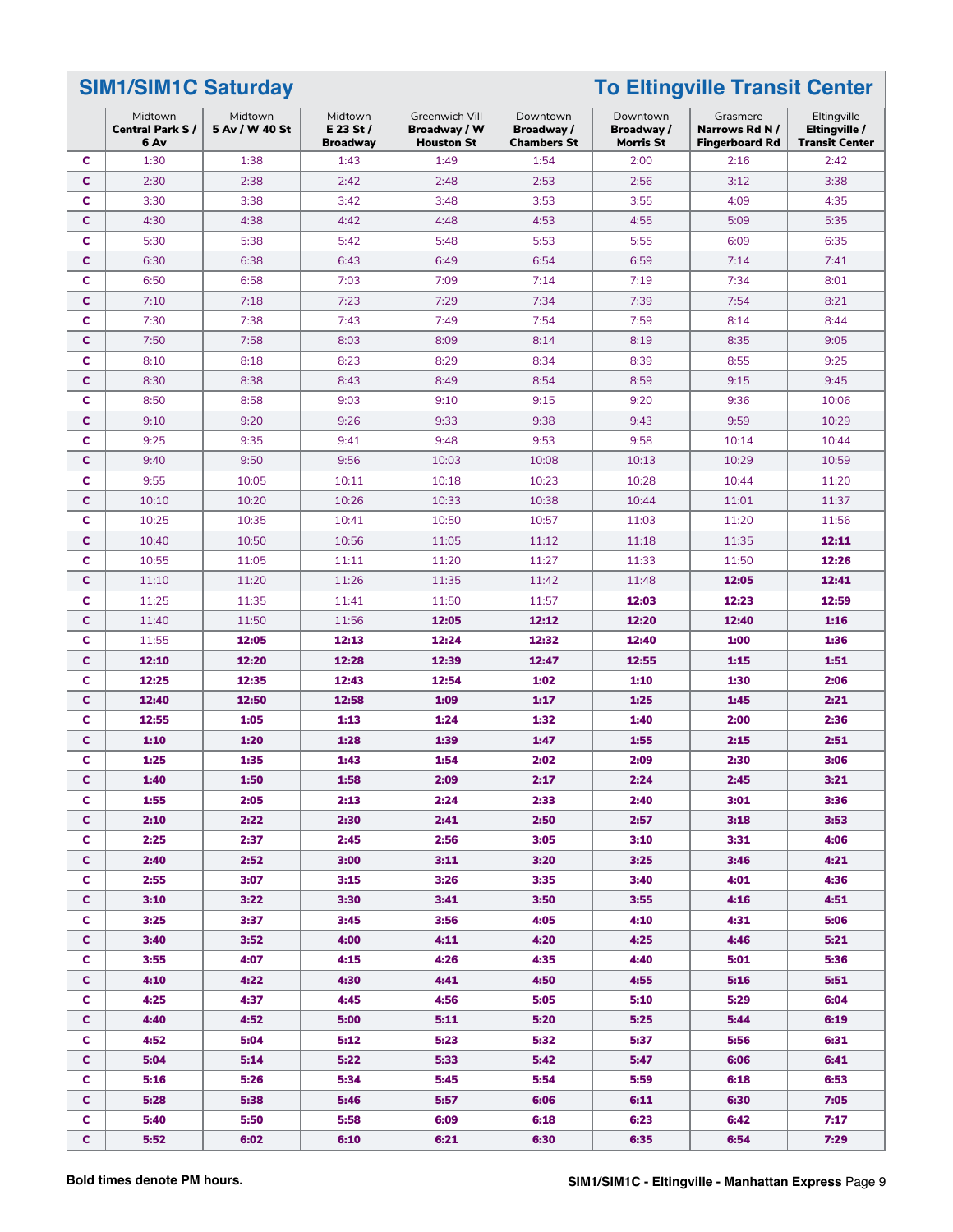|              | Midtown<br><b>Central Park S/</b><br>6 Av | Midtown<br>5 Av / W 40 St | Midtown<br>$E$ 23 St /<br><b>Broadway</b> | <b>Greenwich Vill</b><br>Broadway / W<br><b>Houston St</b> | Downtown<br>Broadway/<br><b>Chambers St</b> | Downtown<br>Broadway /<br><b>Morris St</b> | Grasmere<br>Narrows Rd N /<br><b>Fingerboard Rd</b> | Eltingville<br>Eltingville /<br><b>Transit Center</b> |
|--------------|-------------------------------------------|---------------------------|-------------------------------------------|------------------------------------------------------------|---------------------------------------------|--------------------------------------------|-----------------------------------------------------|-------------------------------------------------------|
| C.           | 6:05                                      | 6:15                      | 6:23                                      | 6:34                                                       | 6:43                                        | 6:48                                       | 7:07                                                | 7:42                                                  |
| c            | 6:20                                      | 6:30                      | 6:38                                      | 6:48                                                       | 6:56                                        | 7:01                                       | 7:20                                                | 7:55                                                  |
| c            | 6:35                                      | 6:45                      | 6:53                                      | 7:03                                                       | 7:11                                        | 7:16                                       | 7:35                                                | 8:07                                                  |
| C.           | 6:50                                      | 7:00                      | 7:08                                      | 7:18                                                       | 7:26                                        | 7:31                                       | 7:49                                                | 8:21                                                  |
| C            | 7:05                                      | 7:15                      | 7:23                                      | 7:33                                                       | 7:41                                        | 7:46                                       | 8:04                                                | 8:36                                                  |
| c            | 7:20                                      | 7:30                      | 7:37                                      | 7:47                                                       | 7:54                                        | 7:59                                       | 8:17                                                | 8:49                                                  |
| C            | 7:35                                      | 7:45                      | 7:52                                      | 8:02                                                       | 8:09                                        | 8:14                                       | 8:32                                                | 9:04                                                  |
| $\mathbf{C}$ | 7:50                                      | 8:00                      | 8:07                                      | 8:17                                                       | 8:24                                        | 8:29                                       | 8:47                                                | 9:19                                                  |
| C.           | 8:05                                      | 8:15                      | 8:22                                      | 8:32                                                       | 8:39                                        | 8:44                                       | 9:02                                                | 9:34                                                  |
| $\mathbf{C}$ | 8:20                                      | 8:30                      | 8:36                                      | 8:44                                                       | 8:51                                        | 8:56                                       | 9:14                                                | 9:46                                                  |
| C            | 8:35                                      | 8:45                      | 8:51                                      | 8:59                                                       | 9:06                                        | 9:11                                       | 9:29                                                | 10:01                                                 |
| $\mathbf{C}$ | 8:55                                      | 9:05                      | 9:11                                      | 9:19                                                       | 9:26                                        | 9:31                                       | 9:49                                                | 10:21                                                 |
| C.           | 9:15                                      | 9:25                      | 9:31                                      | 9:39                                                       | 9:46                                        | 9:51                                       | 10:09                                               | 10:41                                                 |
| C.           | 9:35                                      | 9:45                      | 9:51                                      | 9:59                                                       | 10:06                                       | 10:11                                      | 10:29                                               | 11:01                                                 |
| C            | 9:55                                      | 10:05                     | 10:11                                     | 10:19                                                      | 10:26                                       | 10:31                                      | 10:49                                               | 11:21                                                 |
| c            | 10:15                                     | 10:25                     | 10:31                                     | 10:39                                                      | 10:46                                       | 10:51                                      | 11:09                                               | 11:41                                                 |
| C            | 10:35                                     | 10:45                     | 10:51                                     | 10:59                                                      | 11:06                                       | 11:11                                      | 11:29                                               | 12:01                                                 |
| C.           | 10:55                                     | 11:05                     | 11:11                                     | 11:19                                                      | 11:26                                       | 11:31                                      | 11:49                                               | 12:21                                                 |
| c            | 11:15                                     | 11:25                     | 11:31                                     | 11:38                                                      | 11:44                                       | 11:49                                      | 12:07                                               | 12:39                                                 |
| C.           | 11:35                                     | 11:45                     | 11:49                                     | 11:56                                                      | 12:02                                       | 12:07                                      | 12:25                                               | 12:57                                                 |
| c            | 12:00                                     | 12:10                     | 12:14                                     | 12:20                                                      | 12:25                                       | 12:30                                      | 12:47                                               | 1:14                                                  |
| C.           | 12:30                                     | 12:40                     | 12:44                                     | 12:51                                                      | 12:56                                       | 1:00                                       | 1:17                                                | 1:44                                                  |
| C.           | 1:00                                      | 1:10                      | 1:14                                      | 1:21                                                       | 1:26                                        | 1:30                                       | 1:47                                                | 2:14                                                  |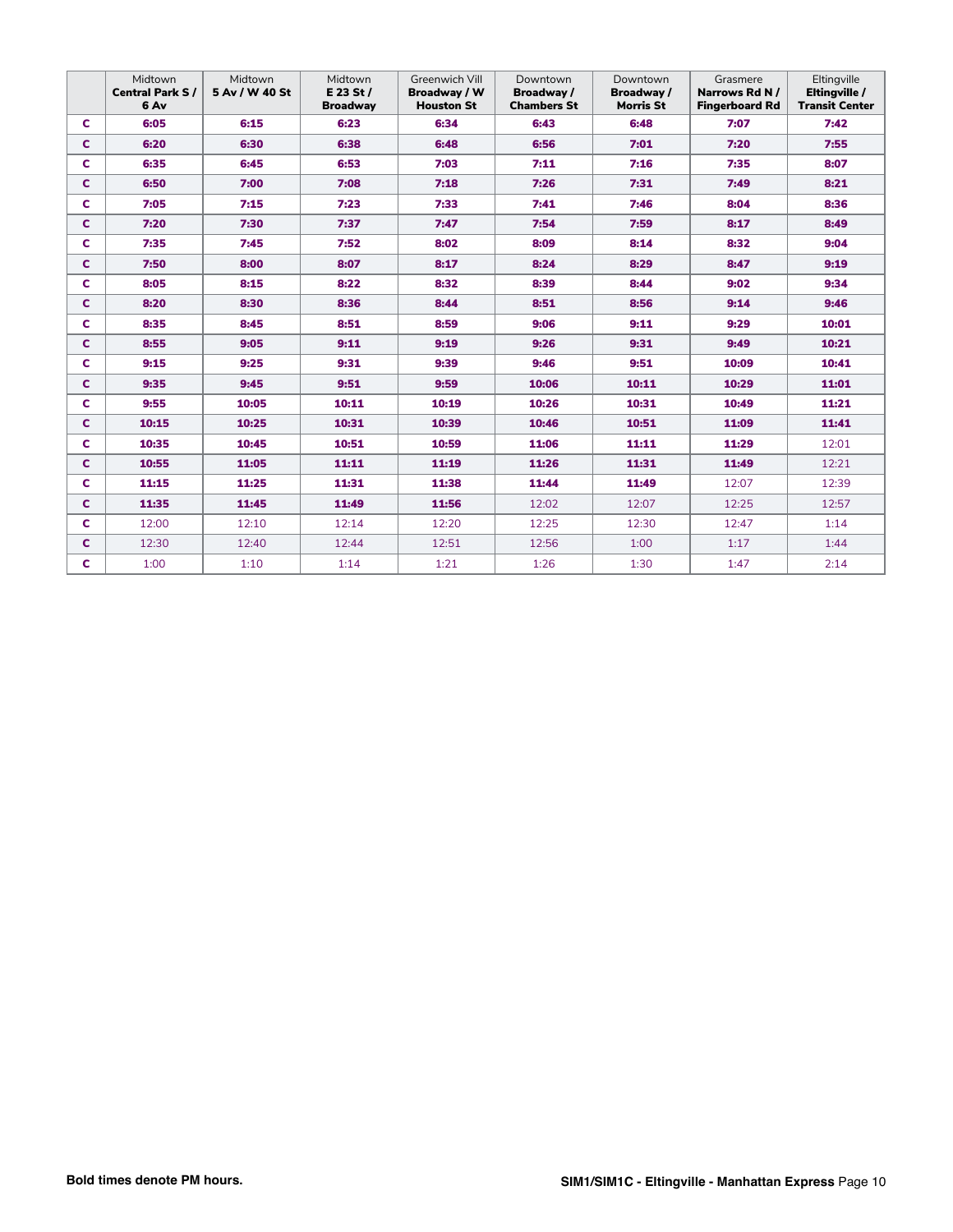|              | <b>SIM1/SIM1C Sunday</b>                          |                                                     |                                           |                                            |                                                                 |                                                    |                                            | <b>To Manhattan</b>                                  |                                                      |                                            |  |  |
|--------------|---------------------------------------------------|-----------------------------------------------------|-------------------------------------------|--------------------------------------------|-----------------------------------------------------------------|----------------------------------------------------|--------------------------------------------|------------------------------------------------------|------------------------------------------------------|--------------------------------------------|--|--|
|              | Eltingville<br>Eltingville /<br>Transit<br>Center | <b>Great Kills</b><br>Hylan BI/<br><b>Nelson Av</b> | New Dorp<br>Hylan BI/<br><b>Cannon BI</b> | Grasmere<br>Hylan BI/<br><b>Mallory Av</b> | Arrochar<br><b>Narrows Rd</b><br>S/<br><b>Fingerboard</b><br>Rd | Downtown<br>Greenwich<br><b>St / Battery</b><br>PI | Downtown<br>Church St /<br><b>Worth St</b> | Midtown<br>Av Of The<br>Americas /<br><b>W 23 St</b> | Midtown<br>Av Of The<br>Americas /<br><b>W 41 St</b> | Midtown<br><b>Central Park</b><br>$S/6$ Av |  |  |
| C            | 12:00                                             | 12:09                                               | 12:15                                     | 12:28                                      | 12:32                                                           | 12:47                                              | 12:50                                      | 12:59                                                | 1:03                                                 | 1:07                                       |  |  |
| C            | 1:00                                              | 1:09                                                | 1:15                                      | 1:28                                       | 1:32                                                            | 1:47                                               | 1:50                                       | 1:59                                                 | 2:03                                                 | 2:07                                       |  |  |
| c            | 2:00                                              | 2:09                                                | 2:16                                      | 2:28                                       | 2:31                                                            | 2:45                                               | 2:48                                       | 2:54                                                 | 2:56                                                 | 3:00                                       |  |  |
| C            | 3:00                                              | 3:09                                                | 3:16                                      | 3:28                                       | 3:31                                                            | 3:45                                               | 3:48                                       | 3:54                                                 | 3:56                                                 | 4:00                                       |  |  |
| c            | 4:00                                              | 4:09                                                | 4:16                                      | 4:28                                       | 4:31                                                            | 4:45                                               | 4:48                                       | 4:54                                                 | 4:56                                                 | 5:00                                       |  |  |
| C            | 5:00                                              | 5:09                                                | 5:16                                      | 5:31                                       | 5:35                                                            | 5:49                                               | 5:52                                       | 5:59                                                 | 6:02                                                 | 6:07                                       |  |  |
| c            | 5:30                                              | 5:39                                                | 5:46                                      | 6:01                                       | 6:05                                                            | 6:19                                               | 6:22                                       | 6:29                                                 | 6:32                                                 | 6:37                                       |  |  |
| C            | 6:00                                              | 6:09                                                | 6:16                                      | 6:31                                       | 6:35                                                            | 6:49                                               | 6:52                                       | 6:59                                                 | 7:02                                                 | 7:07                                       |  |  |
| c            | 6:20                                              | 6:29                                                | 6:36                                      | 6:51                                       | 6:55                                                            | 7:09                                               | 7:12                                       | 7:19                                                 | 7:22                                                 | 7:27                                       |  |  |
| C            | 6:40                                              | 6:49                                                | 6:56                                      | 7:11                                       | 7:15                                                            | 7:29                                               | 7:32                                       | 7:39                                                 | 7:42                                                 | 7:47                                       |  |  |
| c            | 7:00                                              | 7:09                                                | 7:16                                      | 7:31                                       | 7:35                                                            | 7:49                                               | 7:52                                       | 7:59                                                 | 8:02                                                 | 8:07                                       |  |  |
| C            | 7:20                                              | 7:29                                                | 7:36                                      | 7:51                                       | 7:55                                                            | 8:09                                               | 8:14                                       | 8:22                                                 | 8:25                                                 | 8:30                                       |  |  |
| c            | 7:40                                              | 7:49                                                | 7:56                                      | 8:11                                       | 8:16                                                            | 8:31                                               | 8:36                                       | 8:44                                                 | 8:47                                                 | 8:52                                       |  |  |
| c            | 8:00                                              | 8:10                                                | 8:17                                      | 8:33                                       | 8:38                                                            | 8:53                                               | 8:58                                       | 9:06                                                 | 9:09                                                 | 9:14                                       |  |  |
| c            | 8:20                                              | 8:30                                                | 8:37                                      | 8:53                                       | 8:58                                                            | 9:13                                               | 9:18                                       | 9:26                                                 | 9:29                                                 | 9:34                                       |  |  |
| C            | 8:40                                              | 8:50                                                | 8:57                                      | 9:13                                       | 9:18                                                            | 9:33                                               | 9:38                                       | 9:46                                                 | 9:49                                                 | 9:54                                       |  |  |
| c            | 9:00                                              | 9:10                                                | 9:17                                      | 9:33                                       | 9:38                                                            | 9:53                                               | 9:58                                       | 10:06                                                | 10:09                                                | 10:14                                      |  |  |
| C            | 9:20                                              | 9:30                                                | 9:37                                      | 9:53                                       | 9:58                                                            | 10:13                                              | 10:18                                      | 10:27                                                | 10:30                                                | 10:35                                      |  |  |
| c            | 9:40                                              | 9:50                                                | 9:57                                      | 10:13                                      | 10:18                                                           | 10:36                                              | 10:41                                      | 10:50                                                | 10:53                                                | 10:58                                      |  |  |
| C            | 9:50                                              | 10:00                                               | 10:09                                     | 10:25                                      | 10:30                                                           | 10:48                                              | 10:53                                      | 11:02                                                | 11:05                                                | 11:10                                      |  |  |
| c            | 10:10                                             | 10:20                                               | 10:29                                     | 10:45                                      | 10:50                                                           | 11:08                                              | 11:13                                      | 11:22                                                | 11:25                                                | 11:30                                      |  |  |
| C            | 10:30                                             | 10:40                                               | 10:49                                     | 11:05                                      | 11:10                                                           | 11:28                                              | 11:33                                      | 11:43                                                | 11:48                                                | 11:56                                      |  |  |
| c            | 10:50                                             | 11:00                                               | 11:09                                     | 11:25                                      | 11:30                                                           | 11:51                                              | 11:56                                      | 12:06                                                | 12:11                                                | 12:19                                      |  |  |
| C            | 11:10                                             | 11:20                                               | 11:29                                     | 11:45                                      | 11:50                                                           | 12:11                                              | 12:16                                      | 12:26                                                | 12:31                                                | 12:39                                      |  |  |
| c            | 11:30                                             | 11:42                                               | 11:51                                     | 12:06                                      | 12:11                                                           | 12:32                                              | 12:37                                      | 12:47                                                | 12:52                                                | 1:00                                       |  |  |
| C            | 11:50                                             | 12:02                                               | 12:11                                     | 12:26                                      | 12:31                                                           | 12:52                                              | 12:57                                      | 1:07                                                 | 1:12                                                 | 1:19                                       |  |  |
| c            | 12:10                                             | 12:22                                               | 12:31                                     | 12:46                                      | 12:51                                                           | 1:12                                               | 1:19                                       | 1:29                                                 | 1:34                                                 | 1:41                                       |  |  |
| c            | 12:30                                             | 12:42                                               | 12:51                                     | 1:06                                       | 1:11                                                            | 1:36                                               | 1:43                                       | 1:53                                                 | 1:58                                                 | 2:05                                       |  |  |
| c            | 12:50                                             | 1:02                                                |                                           | 1:26                                       | 1:31                                                            | 1:56                                               | 2:03                                       | 2:13                                                 |                                                      | 2:25                                       |  |  |
| $\mathsf{C}$ |                                                   |                                                     | 1:11                                      |                                            |                                                                 |                                                    |                                            |                                                      | 2:18                                                 |                                            |  |  |
|              | 1:10                                              | 1:22                                                | 1:31                                      | 1:46                                       | 1:51                                                            | 2:16                                               | 2:23                                       | 2:33                                                 | 2:40                                                 | 2:47                                       |  |  |
| C.           | 1:30                                              | 1:42                                                | 1:51                                      | 2:06                                       | 2:11                                                            | 2:36                                               | 2:42                                       | 2:52                                                 | 2:59                                                 | 3:06                                       |  |  |
| c.           | 1:50                                              | 2:02                                                | 2:11                                      | 2:26                                       | 2:31                                                            | 2:59                                               | 3:05                                       | 3:15                                                 | 3:22                                                 | 3:29                                       |  |  |
| C.           | 2:10                                              | 2:22                                                | 2:31                                      | 2:46                                       | 2:51                                                            | 3:19                                               | 3:25                                       | 3:35                                                 | 3:42                                                 | 3:49                                       |  |  |
| C.           | 2:30                                              | 2:42                                                | 2:50                                      | 3:05                                       | 3:10                                                            | 3:38                                               | 3:44                                       | 3:54                                                 | 4:01                                                 | 4:08                                       |  |  |
| C            | 2:50                                              | 3:02                                                | 3:10                                      | 3:25                                       | 3:30                                                            | 3:58                                               | 4:04                                       | 4:13                                                 | 4:19                                                 | 4:26                                       |  |  |
| C.           | 3:10                                              | 3:22                                                | 3:30                                      | 3:45                                       | 3:50                                                            | 4:18                                               | 4:22                                       | 4:31                                                 | 4:37                                                 | 4:44                                       |  |  |
| C            | 3:30                                              | 3:42                                                | 3:50                                      | 4:05                                       | 4:09                                                            | 4:38                                               | 4:42                                       | 4:51                                                 | 4:57                                                 | 5:04                                       |  |  |
| C.           | 3:50                                              | 4:02                                                | 4:09                                      | 4:23                                       | 4:27                                                            | 4:56                                               | 5:00                                       | 5:09                                                 | 5:15                                                 | 5:22                                       |  |  |
| C            | 4:10                                              | 4:22                                                | 4:29                                      | 4:43                                       | 4:47                                                            | 5:16                                               | 5:20                                       | 5:29                                                 | 5:35                                                 | 5:42                                       |  |  |
| C.           | 4:30                                              | 4:42                                                | 4:49                                      | 5:03                                       | 5:07                                                            | 5:36                                               | 5:40                                       | 5:49                                                 | 5:55                                                 | 6:02                                       |  |  |
| C.           | 4:50                                              | 5:02                                                | 5:09                                      | 5:23                                       | 5:27                                                            | 5:56                                               | 6:00                                       | 6:09                                                 | 6:15                                                 | 6:22                                       |  |  |
| C.           | 5:10                                              | 5:22                                                | 5:29                                      | 5:43                                       | 5:47                                                            | 6:13                                               | 6:17                                       | 6:26                                                 | 6:32                                                 | 6:39                                       |  |  |
| C            | 5:30                                              | 5:42                                                | 5:49                                      | 6:03                                       | 6:07                                                            | 6:33                                               | 6:37                                       | 6:46                                                 | 6:52                                                 | 6:59                                       |  |  |
| C.           | 5:50                                              | 6:02                                                | 6:09                                      | 6:23                                       | 6:27                                                            | 6:53                                               | 6:57                                       | 7:06                                                 | 7:12                                                 | 7:19                                       |  |  |
| C.           | 6:10                                              | 6:22                                                | 6:29                                      | 6:43                                       | 6:47                                                            | 7:13                                               | 7:17                                       | 7:25                                                 | 7:31                                                 | 7:38                                       |  |  |
| c.           | 6:30                                              | 6:42                                                | 6:49                                      | 7:03                                       | 7:07                                                            | 7:30                                               | 7:34                                       | 7:42                                                 | 7:48                                                 | 7:55                                       |  |  |
| C            | 6:50                                              | 7:02                                                | 7:09                                      | 7:23                                       | 7:27                                                            | 7:50                                               | 7:54                                       | 8:02                                                 | 8:08                                                 | 8:15                                       |  |  |
| C.           | 7:10                                              | 7:20                                                | 7:27                                      | 7:41                                       | 7:45                                                            | 8:08                                               | 8:12                                       | 8:20                                                 | 8:26                                                 | 8:33                                       |  |  |
| C.           | 7:30                                              | 7:40                                                | 7:47                                      | 8:01                                       | 8:05                                                            | 8:28                                               | 8:32                                       | 8:40                                                 | 8:46                                                 | 8:53                                       |  |  |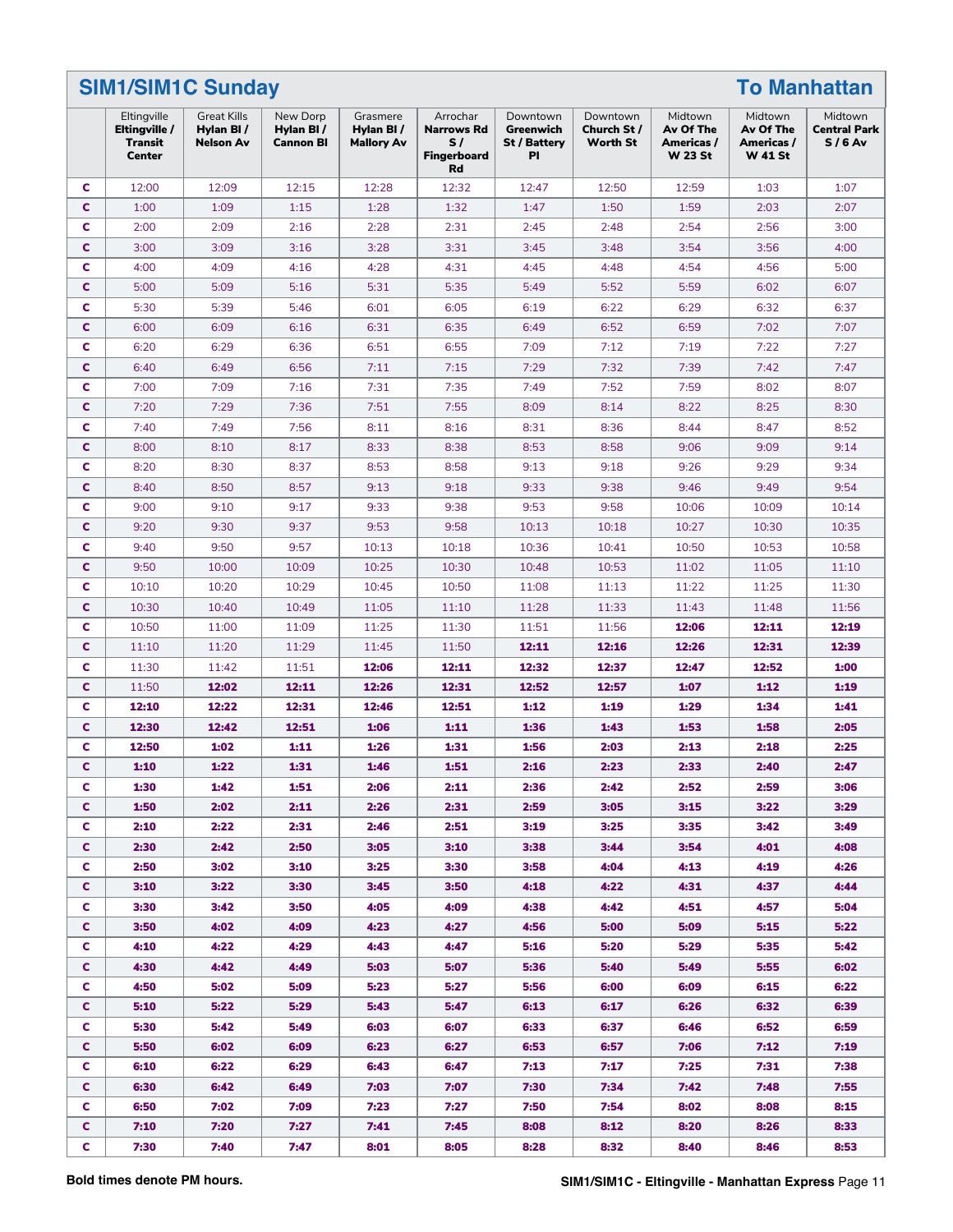|   | Eltingville<br>Eltingville /<br>Transit<br><b>Center</b> | <b>Great Kills</b><br>Hylan BI/<br><b>Nelson Av</b> | New Dorp<br>Hylan BI/<br><b>Cannon BI</b> | Grasmere<br>Hylan BI/<br><b>Mallory Av</b> | Arrochar<br><b>Narrows Rd</b><br>$\mathbf{s}$ /<br><b>Fingerboard</b><br><b>Rd</b> | Downtown<br>Greenwich<br>St / Battery<br>ΡI | Downtown<br>Church St /<br><b>Worth St</b> | Midtown<br>Av Of The<br>Americas /<br><b>W 23 St</b> | Midtown<br>Av Of The<br>Americas /<br><b>W</b> 41 St | Midtown<br><b>Central Park</b><br>$S/6$ Av |
|---|----------------------------------------------------------|-----------------------------------------------------|-------------------------------------------|--------------------------------------------|------------------------------------------------------------------------------------|---------------------------------------------|--------------------------------------------|------------------------------------------------------|------------------------------------------------------|--------------------------------------------|
| C | 8:00                                                     | 8:10                                                | 8:17                                      | 8:31                                       | 8:35                                                                               | 8:58                                        | 9:02                                       | 9:10                                                 | 9:16                                                 | 9:23                                       |
| c | 8:30                                                     | 8:40                                                | 8:47                                      | 9:01                                       | 9:05                                                                               | 9:28                                        | 9:32                                       | 9:40                                                 | 9:46                                                 | 9:53                                       |
| C | 9:00                                                     | 9:10                                                | 9:17                                      | 9:31                                       | 9:35                                                                               | 9:58                                        | 10:02                                      | 10:10                                                | 10:16                                                | 10:23                                      |
| c | 9:30                                                     | 9:40                                                | 9:47                                      | 10:01                                      | 10:05                                                                              | 10:23                                       | 10:27                                      | 10:35                                                | 10:41                                                | 10:48                                      |
| c | 10:00                                                    | 10:09                                               | 10:16                                     | 10:30                                      | 10:34                                                                              | 10:52                                       | 10:56                                      | 11:04                                                | 11:08                                                | 11:15                                      |
| c | 10:30                                                    | 10:39                                               | 10:46                                     | 11:00                                      | 11:04                                                                              | 11:21                                       | 11:25                                      | 11:30                                                | 11:34                                                | 11:41                                      |
| C | 11:00                                                    | 11:09                                               | 11:16                                     | 11:30                                      | 11:34                                                                              | 11:51                                       | 11:55                                      | 12:00                                                | 12:04                                                | 12:11                                      |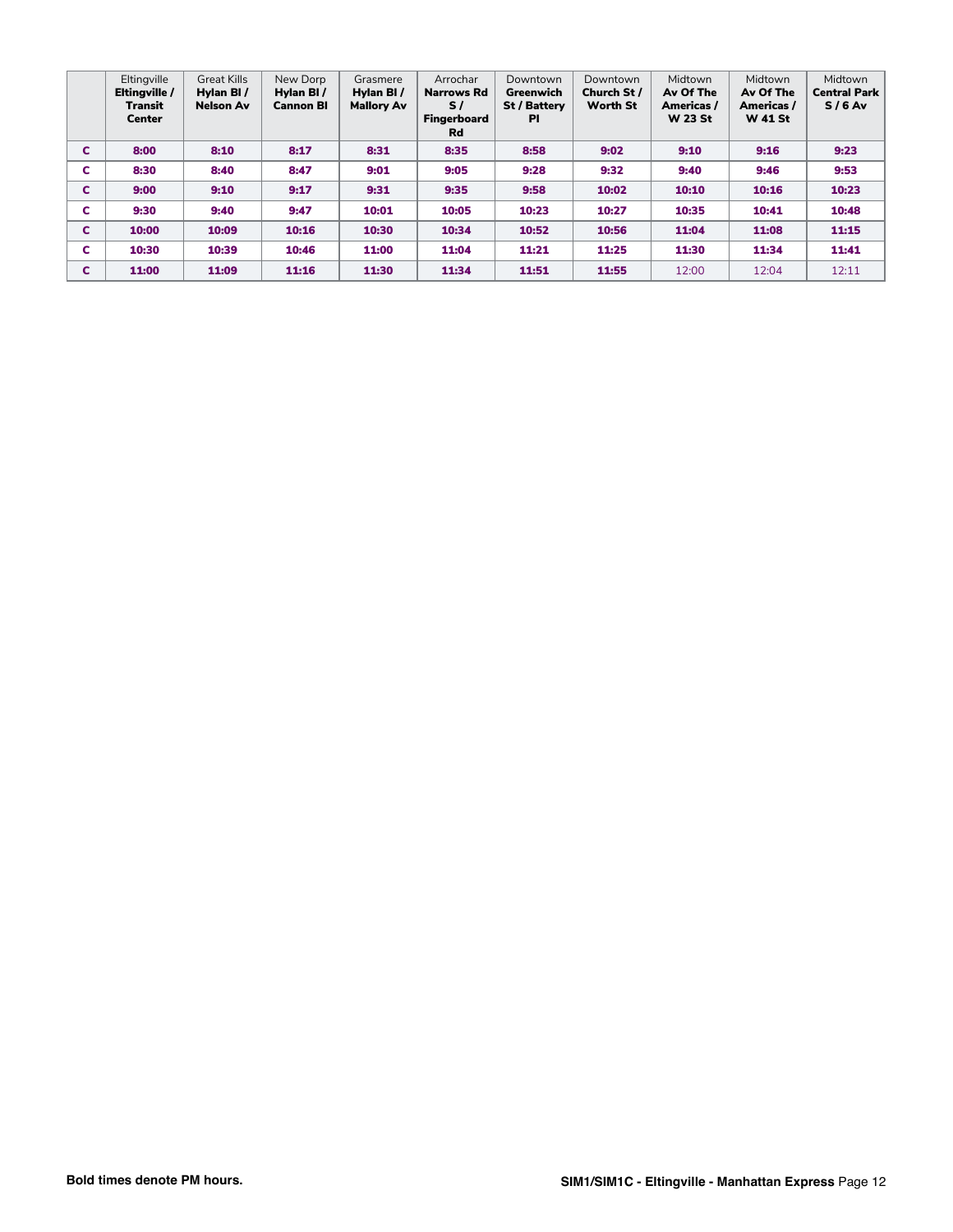**SIM1/SIM1C Sunday To Eltingville Transit Center**

|              | Midtown<br><b>Central Park S/</b><br>6 Av | Midtown<br>5 Av / W 40 St | Midtown<br>$E$ 23 St /<br><b>Broadway</b> | Greenwich Vill<br>Broadway / W<br><b>Houston St</b> | Downtown<br>Broadway/<br><b>Chambers St</b> | Downtown<br>Broadway /<br>Morris St | Grasmere<br>Narrows Rd N/<br><b>Fingerboard Rd</b> | Eltingville<br>Eltingville /<br><b>Transit Center</b> |
|--------------|-------------------------------------------|---------------------------|-------------------------------------------|-----------------------------------------------------|---------------------------------------------|-------------------------------------|----------------------------------------------------|-------------------------------------------------------|
| c            | 1:30                                      | 1:40                      | 1:44                                      | 1:51                                                | 1:56                                        | 2:00                                | 2:16                                               | 2:42                                                  |
| c            | 2:30                                      | 2:39                      | 2:43                                      | 2:50                                                | 2:55                                        | 2:59                                | 3:15                                               | 3:47                                                  |
| c            | 3:30                                      | 3:37                      | 3:40                                      | 3:47                                                | 3:52                                        | 3:56                                | 4:12                                               | 4:44                                                  |
| c            | 4:30                                      | 4:37                      | 4:40                                      | 4:47                                                | 4:52                                        | 4:56                                | 5:12                                               | 5:40                                                  |
| c            | 5:30                                      | 5:37                      | 5:41                                      | 5:47                                                | 5:52                                        | 5:56                                | 6:10                                               | 6:38                                                  |
| C            | 6:30                                      | 6:38                      | 6:42                                      | 6:48                                                | 6:53                                        | 6:58                                | 7:12                                               | 7:40                                                  |
| c            | 7:30                                      | 7:39                      | 7:44                                      | 7:51                                                | 7:56                                        | 8:00                                | 8:14                                               | 8:42                                                  |
| C            | 7:50                                      | 7:59                      | 8:04                                      | 8:11                                                | 8:16                                        | 8:20                                | 8:34                                               | 9:02                                                  |
| c            | 8:10                                      | 8:19                      | 8:24                                      | 8:31                                                | 8:36                                        | 8:40                                | 8:54                                               | 9:22                                                  |
| c            | 8:30                                      | 8:39                      | 8:44                                      | 8:51                                                | 8:56                                        | 9:00                                | 9:14                                               | 9:42                                                  |
| c            | 8:50                                      | 8:59                      | 9:04                                      | 9:11                                                | 9:16                                        | 9:20                                | 9:34                                               | 10:02                                                 |
| c            | 9:10                                      | 9:19                      | 9:24                                      | 9:31                                                | 9:36                                        | 9:40                                | 9:54                                               | 10:22                                                 |
| c            | 9:30                                      | 9:39                      | 9:44                                      | 9:51                                                | 9:56                                        | 10:00                               | 10:16                                              | 10:50                                                 |
| c            | 9:50                                      | 9:59                      | 10:04                                     | 10:11                                               | 10:16                                       | 10:20                               | 10:36                                              | 11:10                                                 |
| c            | 10:10                                     | 10:19                     | 10:25                                     | 10:32                                               | 10:37                                       | 10:41                               | 10:57                                              | 11:31                                                 |
| c            | 10:30                                     | 10:39                     | 10:45                                     | 10:52                                               | 10:57                                       | 11:01                               | 11:17                                              | 11:51                                                 |
| c            | 10:50                                     | 10:59                     | 11:05                                     | 11:12                                               | 11:17                                       | 11:21                               | 11:37                                              | 12:11                                                 |
| c            | 11:10                                     | 11:19                     | 11:25                                     | 11:32                                               | 11:37                                       | 11:42                               | 11:58                                              | 12:32                                                 |
| c            | 11:30                                     | 11:39                     | 11:45                                     | 11:53                                               | 12:00                                       | 12:05                               | 12:21                                              | 12:55                                                 |
| C            | 11:50                                     | 11:59                     | 12:05                                     | 12:13                                               | 12:20                                       | 12:25                               | 12:41                                              | 1:16                                                  |
| c            | 12:10                                     | 12:19                     | 12:25                                     | 12:33                                               | 12:40                                       | 12:45                               | 1:02                                               | 1:37                                                  |
| c            | 12:30                                     | 12:39                     | 12:45                                     | 12:54                                               | 1:01                                        | 1:06                                | 1:23                                               | 1:58                                                  |
| c            | 12:50                                     | 12:59                     | 1:05                                      | 1:14                                                | 1:21                                        | 1:26                                | 1:43                                               | 2:15                                                  |
| c            | 1:10                                      | 1:19                      | 1:25                                      | 1:34                                                | 1:41                                        | 1:47                                | 2:05                                               | 2:37                                                  |
| c            | 1:30                                      | 1:41                      | 1:47                                      | 1:57                                                | 2:05                                        | 2:11                                | 2:29                                               | 3:01                                                  |
| c            | 1:50                                      | 2:01                      | 2:07                                      | 2:17                                                | 2:25                                        | 2:31                                | 2:49                                               | 3:21                                                  |
| c            | 2:10                                      | 2:21                      | 2:27                                      | 2:37                                                | 2:45                                        | 2:51                                | 3:09                                               | 3:41                                                  |
| c            | 2:30                                      | 2:41                      | 2:47                                      | 2:57                                                | 3:05                                        | 3:13                                | 3:30                                               | 4:02                                                  |
| c            | 2:50                                      | 3:01                      | 3:09                                      | 3:21                                                | 3:30                                        | 3:38                                | 3:55                                               | 4:27                                                  |
| c            | 3:10                                      | 3:22                      | 3:30                                      | 3:42                                                | 3:51                                        | 3:59                                | 4:16                                               | 4:48                                                  |
| c            | 3:30                                      | 3:42                      | 3:50                                      | 4:02                                                | 4:11                                        | 4:17                                | 4:37                                               | 5:09                                                  |
| c            | 3:50                                      | 4:02                      | 4:10                                      | 4:20                                                | 4:28                                        | 4:34                                | 4:54                                               | 5:26                                                  |
| C            | 4:10                                      | 4:21                      | 4:29                                      | 4:39                                                | 4:47                                        | 4:53                                | 5:13                                               | 5:44                                                  |
| C.           | 4:30                                      | 4:41                      | 4:49                                      | 4:59                                                | 5:07                                        | 5:13                                | 5:30                                               | 6:01                                                  |
| c            | 4:50                                      | 5:01                      | 5:07                                      | 5:17                                                | 5:25                                        | 5:31                                | 5:48                                               | 6:19                                                  |
| C            | 5:10                                      | 5:21                      | 5:27                                      | 5:37                                                | 5:45                                        | 5:51                                | 6:08                                               | 6:39                                                  |
| c            | 5:30                                      | 5:41                      | 5:47                                      | 5:57                                                | 6:05                                        | 6:11                                | 6:28                                               | 6:59                                                  |
| C            | 5:50                                      | 6:01                      | 6:07                                      | 6:17                                                | 6:25                                        | 6:31                                | 6:48                                               | 7:19                                                  |
| c            | 6:10                                      | 6:21                      | 6:27                                      | 6:37                                                | 6:45                                        | 6:51                                | 7:08                                               | 7:39                                                  |
| C            | 6:30                                      | 6:41                      | 6:47                                      | 6:57                                                | 7:05                                        | 7:11                                | 7:28                                               | 7:59                                                  |
| C            | 6:50                                      | 7:01                      | 7:07                                      | 7:17                                                | 7:25                                        | 7:31                                | 7:48                                               | 8:18                                                  |
| C            | 7:10                                      | 7:21                      | 7:27                                      | 7:37                                                | 7:45                                        | 7:49                                | 8:06                                               | 8:36                                                  |
| C            | 7:30                                      | 7:39                      | 7:45                                      | 7:53                                                | 7:59                                        | 8:03                                | 8:20                                               | 8:50                                                  |
| C            | 7:50                                      | 7:59                      | 8:05                                      | 8:13                                                | 8:19                                        | 8:23                                | 8:40                                               | 9:10                                                  |
| C            | 8:10                                      | 8:19                      | 8:25                                      | 8:33                                                | 8:39                                        | 8:43                                | 9:00                                               | 9:30                                                  |
| C            | 8:30                                      | 8:39                      | 8:45                                      | 8:53                                                | 8:59                                        | 9:03                                | 9:20                                               | 9:50                                                  |
| c            | 9:00                                      | 9:09                      | 9:15                                      | 9:23                                                | 9:29                                        | 9:33                                | 9:50                                               | 10:20                                                 |
| C            | 9:30                                      | 9:39                      | 9:45                                      | 9:53                                                | 9:59                                        | 10:03                               | 10:20                                              | 10:50                                                 |
| C            | 10:00                                     | 10:09                     | 10:15                                     | 10:23                                               | 10:29                                       | 10:33                               | 10:50                                              | 11:20                                                 |
| $\mathbf{C}$ | 10:30                                     | 10:39                     | 10:45                                     | 10:53                                               | 10:59                                       | 11:03                               | 11:20                                              | 11:50                                                 |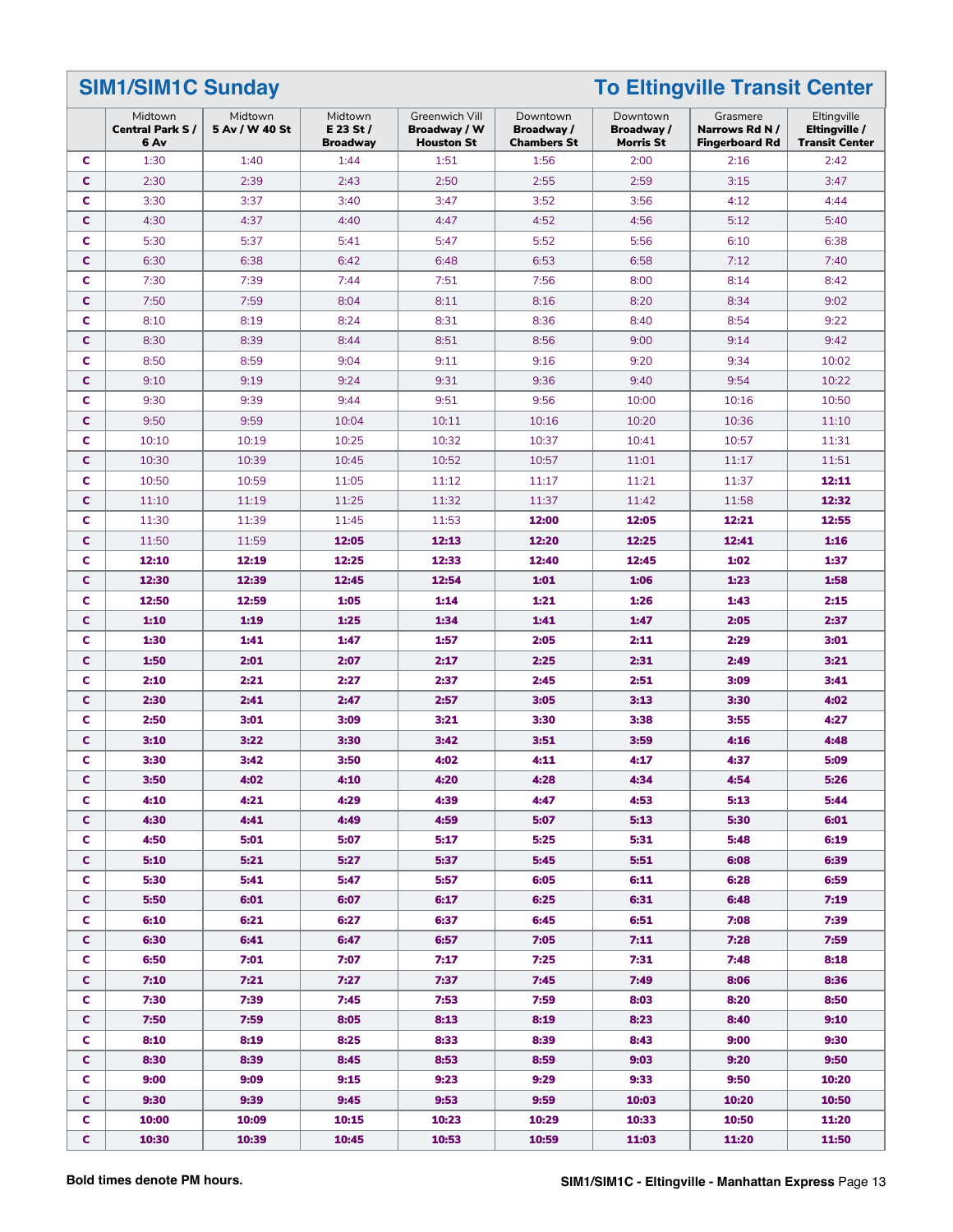| Midtown<br><b>Central Park S/</b><br>6 Av | Midtown<br>5 Av / W 40 St | Midtown<br>$E$ 23 St /<br><b>Broadway</b> | Greenwich Vill<br>Broadway / W<br><b>Houston St</b> | Downtown<br>Broadway /<br><b>Chambers St</b> | Downtown<br>Broadway /<br><b>Morris St</b> | Grasmere<br>Narrows Rd N /<br><b>Fingerboard Rd</b> | Eltingville<br>Eltingville /<br><b>Transit Center</b> |
|-------------------------------------------|---------------------------|-------------------------------------------|-----------------------------------------------------|----------------------------------------------|--------------------------------------------|-----------------------------------------------------|-------------------------------------------------------|
| 11:00                                     | 11:09                     | 11:15                                     | 11:23                                               | 11:29                                        | 11:33                                      | 11:50                                               | 12:20                                                 |
| 11:30                                     | 11:39                     | 11:45                                     | 11:53                                               | 11:59                                        | 12:03                                      | 12:19                                               | 12:48                                                 |
| 12:00                                     | 12:08                     | 12:13                                     | 12:20                                               | 12:25                                        | 12:30                                      | 12:46                                               | 1:15                                                  |
| 12:30                                     | 12:38                     | 12:43                                     | 12:50                                               | 12:55                                        | 1:00                                       | 1:16                                                | 1:45                                                  |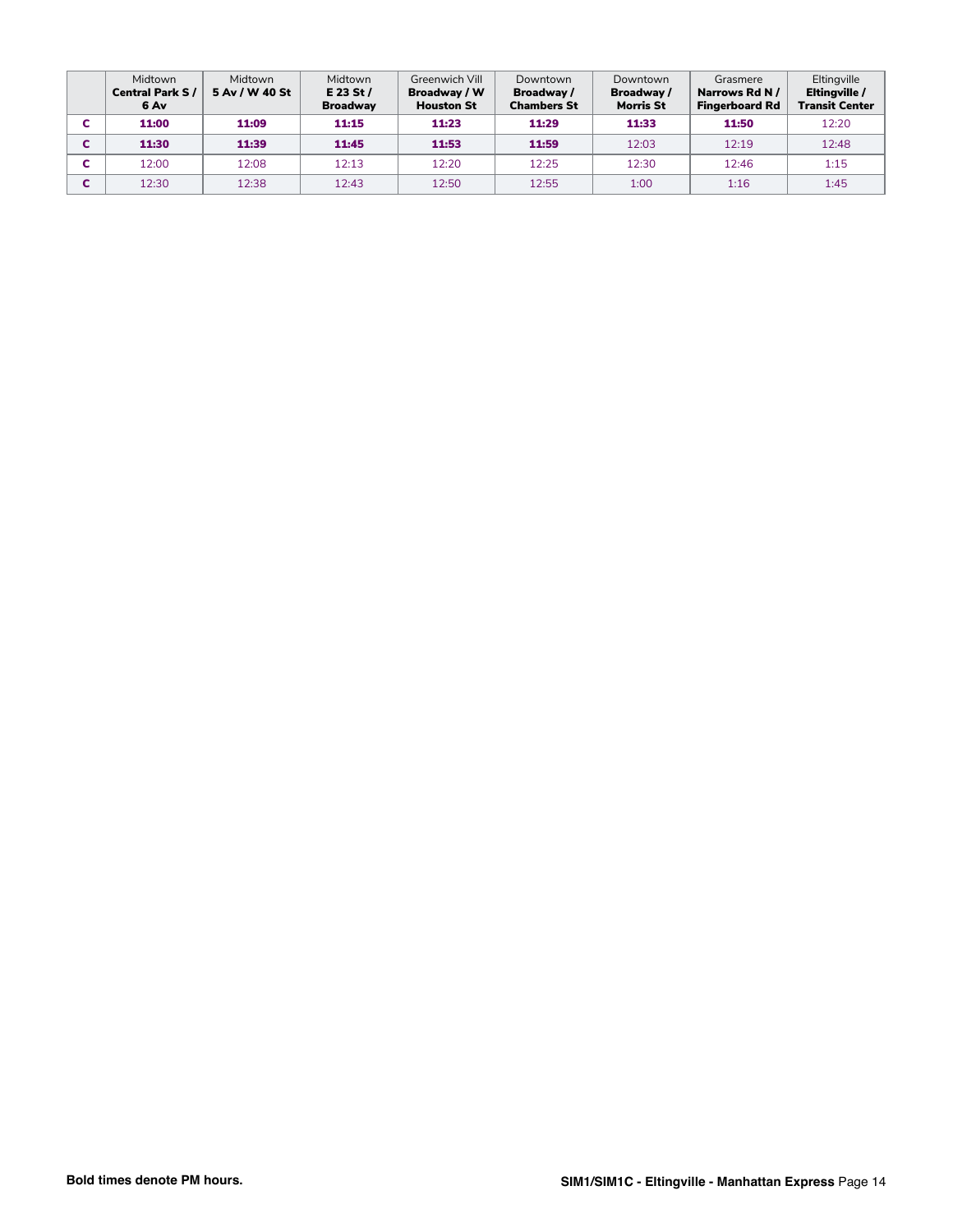# **SIM<sup>1</sup>/SIM<sup>1</sup>C Bus Timetable**



For accessible subway stations, travel directions and other information:

New York City Transit

Eltingville - Manhattan Express via Hylan Bl / Richmond Av

## Express Service

Effective January 2, 2022

## **SIM1 Weekday Peak Downtown Manhattan**







**Visit www.mta.info or call us at 511**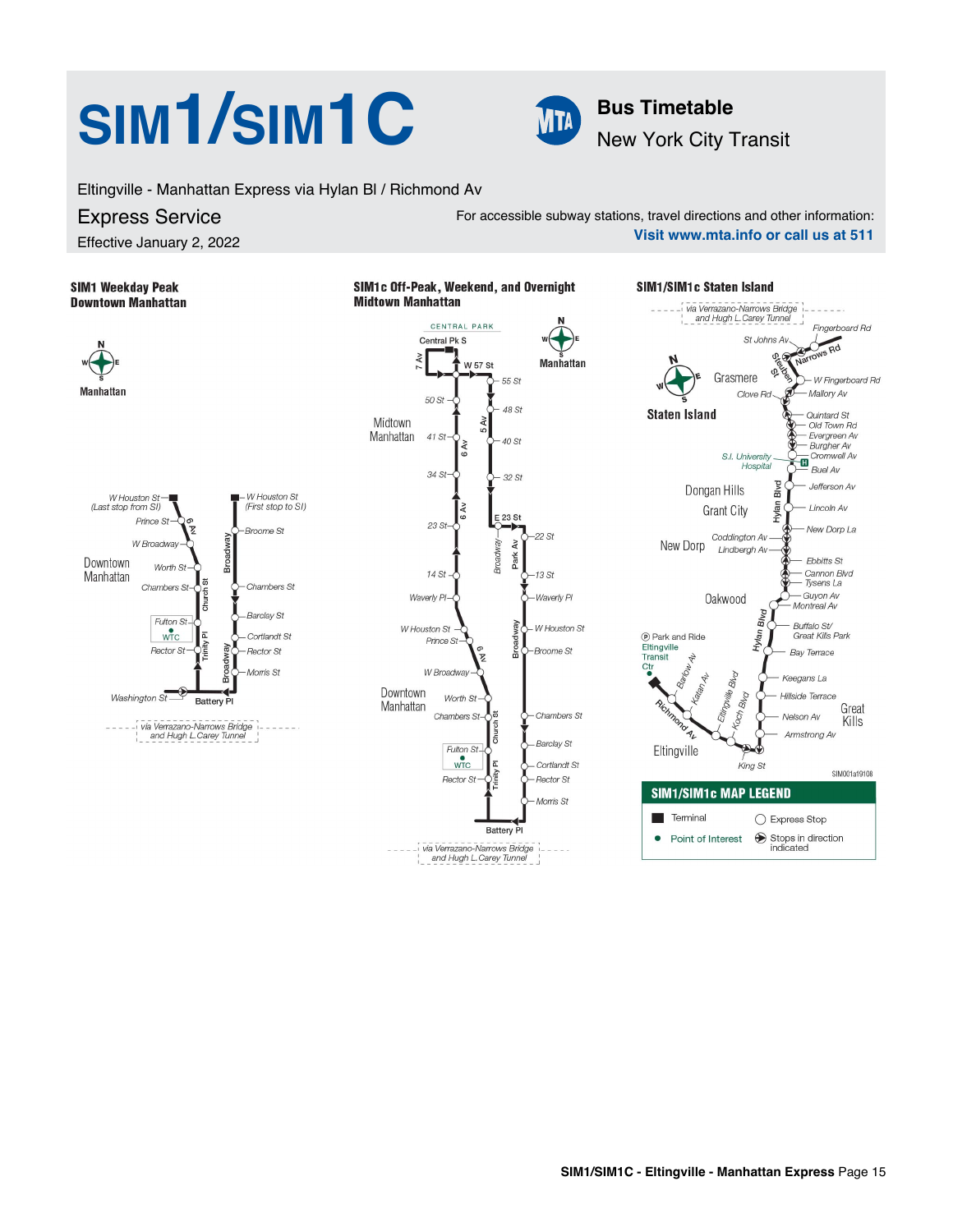**Fares** – MetroCard® is accepted for all MTA New York City trains (including Staten Island Railway - SIR), and, local, Limited-Stop and +SelectBusService buses (at MetroCard fare collection machines). Express buses only accept 7- Day Express Bus Plus MetroCard or Pay-Per-Ride MetroCard. All of our buses and +SelectBusService Coin Fare Collector machines accept exact fare in coins. Dollar bills, pennies, and half-dollar coins are not accepted. OMNY is the MTA's new fare payment system. Use your contactless card or smart device to pay the fare on buses and subways. Visit omny.info for details of the rollout.

**Free Transfers** – Unlimited Ride MetroCard permits free transfers to all but our express buses (between subway and local bus, local bus and local bus etc.) Pay-Per-Ride MetroCard allows one free transfer of equal or lesser value if you complete your transfer within two hours of the time you pay your full fare with the same MetroCard. If you pay your local bus fare with coins, ask for a free electronic paper transfer to use on another local bus.

**Reduced-Fare Benefits** – You are eligible for reduced-fare benefits if you are at least 65 years of age or have a qualifying disability. Benefits are available (except on peak-hour express buses) with proper identification, including Reduced-Fare MetroCard or Medicare card.

**Children** – The subway, SIR, local, Limited-Stop, and +SelectBusService buses permit up to three children, 44 inches tall and under to ride free when accompanied by an adult paying full fare.

**Terms and Conditions** – Fares and MetroCard use are subject to applicable tariffs and conditions of use.

### **Bus Operator Apple Award**

If you think your bus operator deserves an Apple Award--our special recognition for this service, courtesy and professionalism-- go to mta.info/customer-feedback or call 511 and give us the badge or bus number.

### **Holiday Service 2022**

**Reduced weekday service operates on:** Martin Luther King Day\*, Day After Thanksgiving\*.

**Saturday service operates on:** Presidents Day\*, Independence Day, Dec 26.

**Sunday service operates on:** Memorial Day, Labor Day, Thanksgiving Day, Christmas Day+, New Years Day+.

\* Special schedules for these days will be available at [mta.info](https://new.mta.info/) for express routes only.

+ Service information for the day preceding this holiday or holiday weekend will be provided on [mta.info](https://new.mta.info/), and on service notices posted on buses.

Information in this timetable is subject to change without notice. Traffic conditions and weather can affect running time.

| <b>Travel Help and Information</b>                     | <b>IF YOU SEE</b><br><b>SOMETHING, SAY</b><br><b>SOMETHING.</b>                                                |  |  |
|--------------------------------------------------------|----------------------------------------------------------------------------------------------------------------|--|--|
| One MTA<br>511<br>One Number.<br>Call 511 and say MTA. | <b>Be suspicious of</b><br>anything<br>unattended.<br>Tell a cop, an MTA<br>employee or call<br>1-888-692-7233 |  |  |
| TTY/TDD users only 711                                 | (1-888-NYC-SAFE).                                                                                              |  |  |
| <b>Online:</b> www.mta.info                            |                                                                                                                |  |  |

**Filing a Title VI Complaint** – MTA New York City Transit ("NYC Transit") and<br>MTA Bus Company are committed to providing non-discriminatory service to<br>ensure that no person is excluded from participation in, or denied the

To request more information about Title VI or to submit a written complaint if you believe that you have been subjected to discrimination, you may contact NYC<br>Transit's Office of Equal Employment Opportunity, 130 Livingston Street, 3rd Floor,<br>Brooklyn, NY 11201.

In addition to your right to file a complaint with NYC Transit and MTA Bus<br>Company, you have the right to file a Title VI complaint with the U.S. Department<br>of Transportation, Federal Transit Administration, Office of Civi